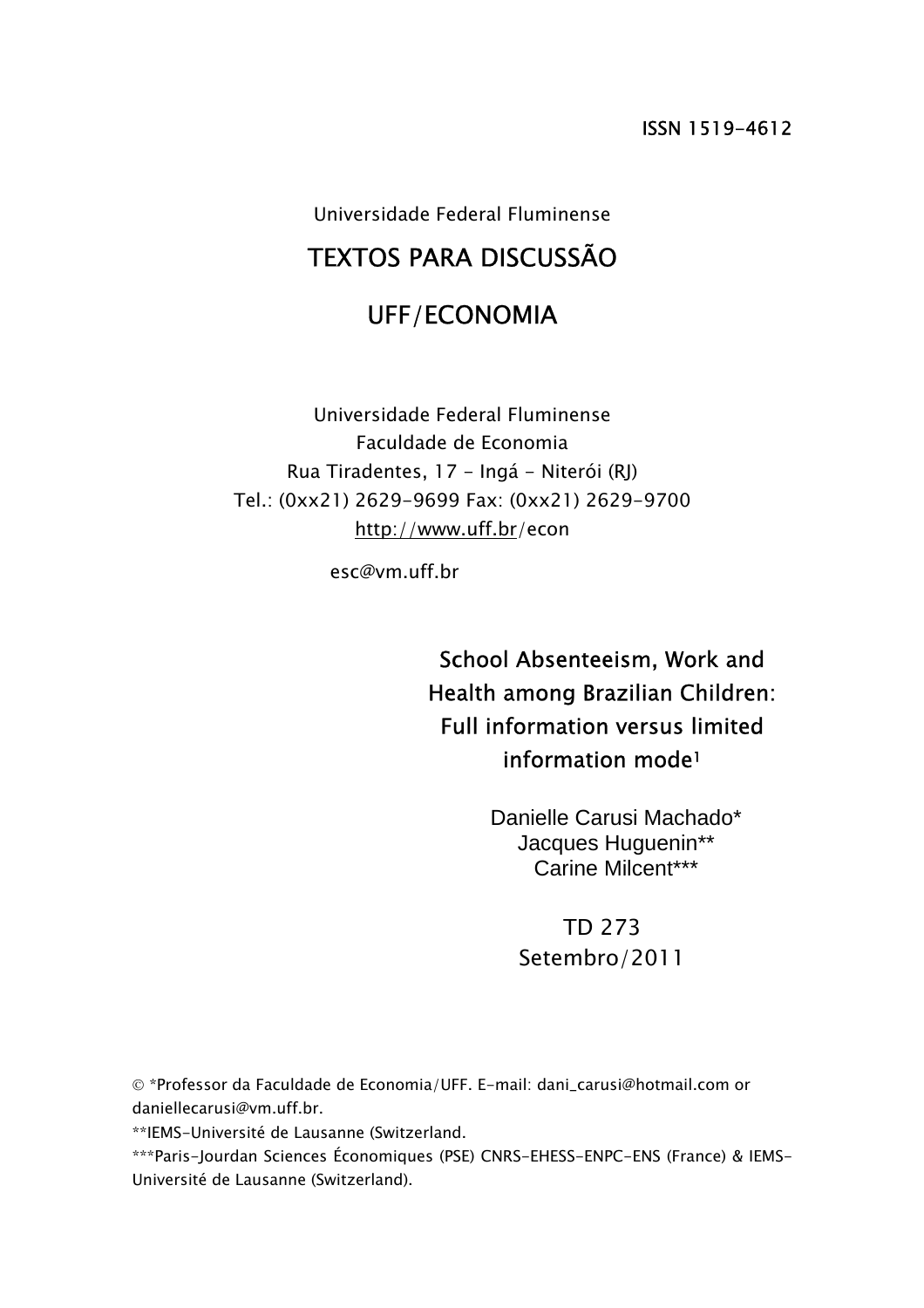

## ABSTRACT1

We estimate a system of three behavioral equations for Brazilian children and teenagers (school absenteeism, health status and child labor). We relieved the assumption of independence of the disturbance terms of each equation. Moreover, if causality mechanisms between these three components (school absenteeism, health status and child labor) can occur in both ways, it can also be the result of a simultaneous decision-making process. Thus, to take into account both endogenous causality aspects and simultaneity, we estimate and compare several different specifications for the three-equation model using a full information maximum likelihood estimation method.

Palavras chave: educação, crianças, saúde, trabalho, modelo de informação limitada, modelo de informação completa.

Keywords: children, education, health, work, limited information model, full information model

JEL: I12 J13 J18 J24

 $\overline{a}$ 

<sup>1</sup> We thank Alberto Holly, Pierre-Yves Geoffard and IEMS seminar participants. We are also grateful to Francisco Ferreira and seminar participants at the ANPEC, the iHEA congress, and the ECINEQ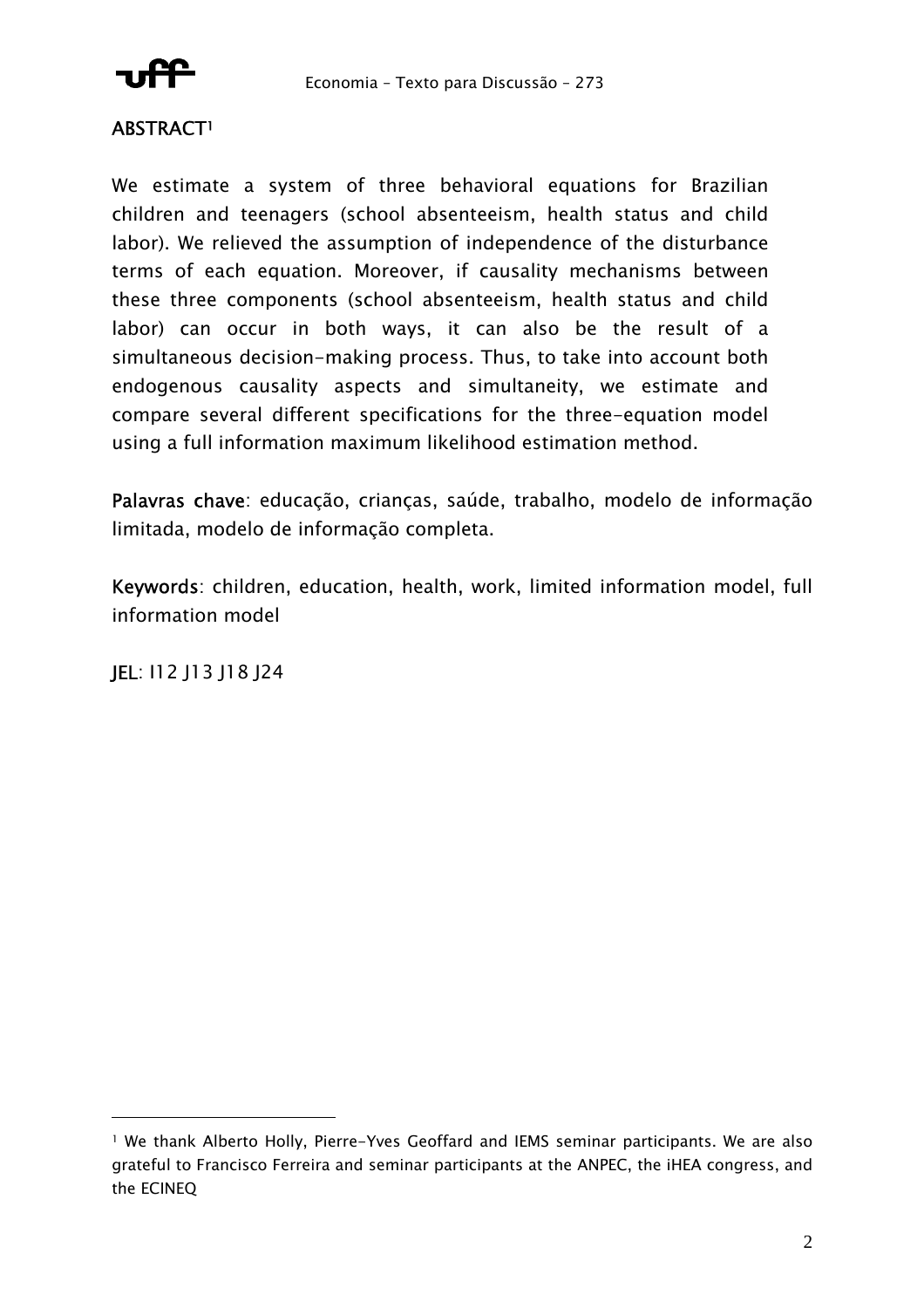

 $\overline{a}$ 

## **Introduction**

Using a novel econometric model, we study interactions between health, education and participation of children in the labor market. We expose the advantage of a full information model versus a limited information model.

Until 2005, in Brazil, $^2$  the educational system was compulsory for children aged 7 to 14 years. The literature (Barros et al, 2001; Barros et al, 1996; Kassouf, 2001) shows that where school resources are worse and where child labor could be an important source of income for the household, absenteeism rates are highest. Borrowing constraints are also an important factor determining withdrawal from school (Jacoby, 1994)*.* If household income falls short of the subsistence consumption level, children are sent to work in spite of going to school or having more leisure time. In the late 1990s, a poverty-targeted social assistance program called "Bolsa Escola"<sup>3</sup> was implemented in Brazil. This program gives cash grants to poor families (household per capita income of less than R\$90, or US\$29 per month) with children aged less than 15 years. The child's participation in school is evaluated every 3 months and if, in any of these months, it is less than 85%, the household is not eligible for the program anymore.

As a matter of fact, parent's income is not the only element affecting a child's school attendance. Children's education is also influenced by household composition, standards of living, social context, children's participation in the labor market and their own characteristics, particularly children's health. A policy that intends to increase children's education should consider all these aspects of children's life, which influence the well being and the quality of future life. Quality of future life is influenced by activities and investments made during childhood. These investments, chiefly in health and education, will determine productive capacity and success in the labor market, as predicted by the human capital theory (see Becker, 1964). There are many articles showing the positive relationship between health and

 $2$  In 1996 and 1997, reference years of our database, the compulsory age to enter elementary school in Brazil was 7 years old. Elementary education takes 8 years. Since 2005, Law# 11.114/2005 reduced the compulsory age for school admission to 6 years old.

 $3$  In 1995, local experiences, such as "Bolsa Escola", had been implemented in some Brazilian districts (Distrito Federal, Campinas and Ribeirão Preto). In 1997, a bill of law approved a minimum income action which emphasizes children's school attendance, and from 1998 to 2000, the poorest Brazilian districts received federal help to implement this program. In 2001, the "Bolsa Escola" program was extended to all districts which want to participate in the program.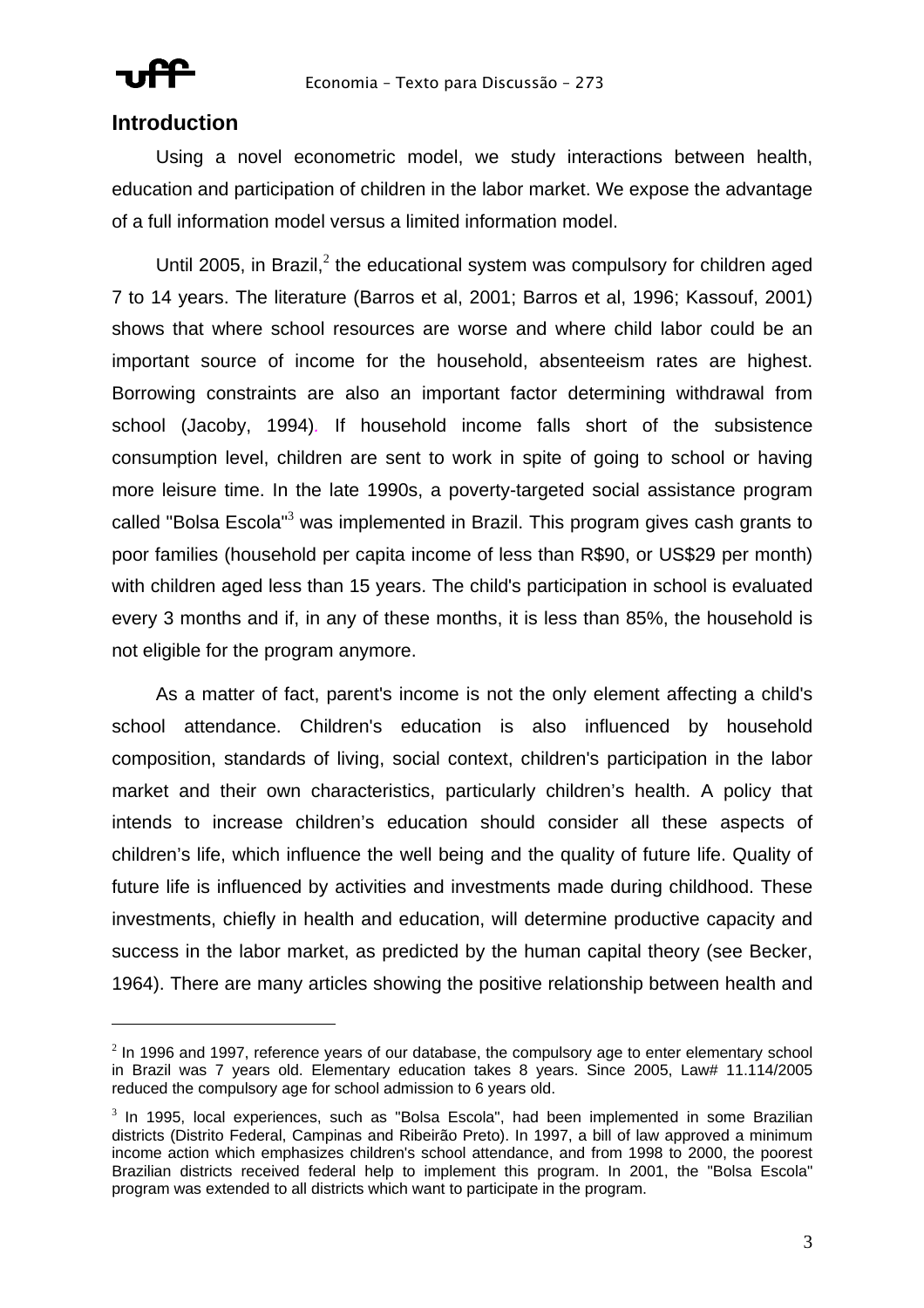

income. Thomas and Strauss (1998) show that there is a strong and positive relationship between height and wages in Brazil, using a consumption database (ENDEF). When a child is healthy and well-nourished, those aspects could yield short-term positive influences concerning motivation and learning skills, and longterm cumulative positive effects on adult life. If a child has a poor-quality diet or is undernourished, such facts may yield negative effects not only on present school attendance (Glewwe and Jacoby, 1995) but also on future productivity in the labor market.

On the one hand, child labor can be detrimental to the acquisition of formal education, both quantitatively and qualitatively (a working child has less time to dedicate to school), causing damage to health or to other aspects that have an impact on adult human capital, leading to lower wages in the labor market. On the other hand, there can be positive pecuniary benefits to young labor, as vocational training and learning by doing, general workplace experience, professional contacts, and so on. A young laborer can acquire some working experience in his/her job. Child labor could also be a way to finance education or health services in a very poor household.

These three aspects (education, health and work) reflect household decisions that are made while taking into account preferences, costs and benefits that result from resource allocation inside the household.

So far the literature has generally focused on two of these three aspects. A large literature exists on child labor and education (Barros et al, 2001; Barros et al, 1996; Barros and Lam, 1993; Carvalho, 2000; Emerson and Souza, 2000; Kassouf, 2001; Vasconcellos, 2005). The main purpose is to study why parents prefer to send their children to work rather than to school (Basu, 1999 for an extensive survey). Concerning children's health, the literature focuses on estimations of reduced-form health demand and on which factors affect more or less this demand (Alves and Beluzzo, 2004; Kassouf, 1994; Kassouf and Senour, 1996; Thomas et al, 1991), but there are very few articles studying the interrelations between children's health and children's education or child labor.

However, children's schooling progress depends on their health situation and on the time devoted to study. Working children do not have enough time to dedicate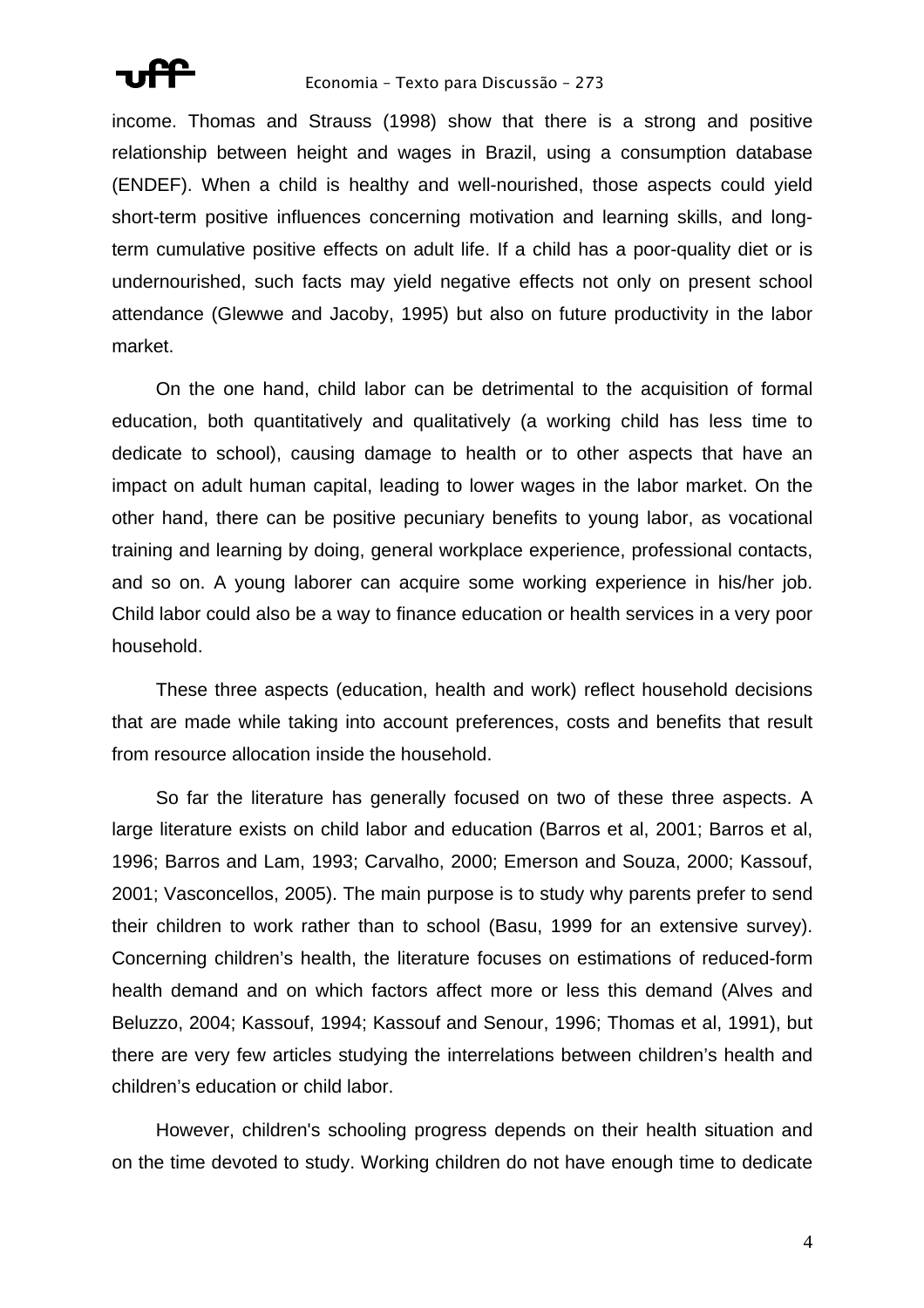

to school. Child labor could also negatively affect children's current or long-term health situation. The working child could also evaluate his/her health negatively, since he/she feels more tired than other children who are not working. This child has probably a very busy day: school, work and homework. Moreover, children who are not in good health could have difficulties in following the educational system (Glewwe and Jacoby, 1995; Behrman and Lavy, 1994). Berger and Leigh (1989) point out that there is no consensus in economics about mechanisms through which education contributes to health improvement. Positive correlations between education and health could be explained by the causal effect of education on health or by the causal effect of health on education.

Our novel approach is to propose a full information model to assess the interactions between education, health and work, considering all possible or relevant causal and simultaneous effects between those three aspects. Our econometric specification is therefore a simultaneous equations model we can estimate by using a full information maximum likelihood (FIML) method. The results of our approach are compared with those of a limited information model.

The data come from the Living Standards Measurement Study Survey 1996/1997 (Pesquisa de Padrões de Vida – PPV). This household survey is conducted for two Brazilian regions (Northeast and Southeast), with information on health, child labor, household characteristics and education. As this survey was completed before the existence of the "Bolsa Escola" program, we assess the impact of income on school attendance and on children's health before its implementation. The next Section presents the data and some preliminary results. Section 2 presents the econometric model; Section 3 provides the results and Section 4 concludes.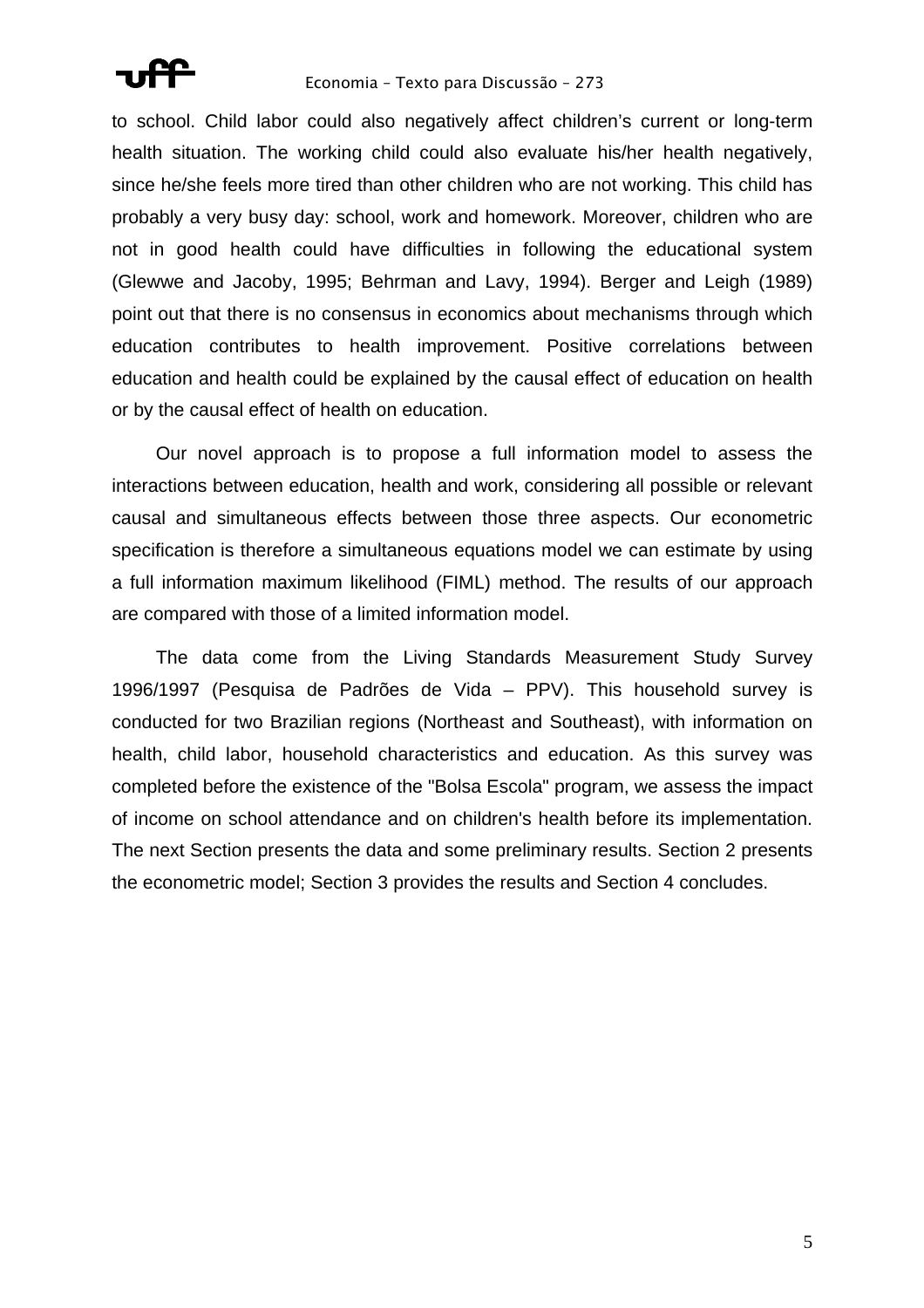

 $\overline{a}$ 

## **1. Descriptive analysis and data information**

## **1.1. Data information and geographical differences**

The data come from LSMS Brazilian Survey – 1996/1997 (Pesquisa de Padrões de Vida – PPV), conducted in the Northeast and Southeast of Brazil<sup>4</sup>. We use a sample of 3,087 children aged 7 to 14 years<sup>5</sup>.

The median household per capita income is US\$72.75, but only US\$57.62 in the Northeast and US\$92.88 in the Southeast (see Table 1). More than 75% of children in the Northeast region are in a household where the income is less than US\$49. In the Northeast region, 28.6% of children have a father or mother who is employed in an agricultural activity, compared to only 19.6% of children in the Southeast region. Wage in the agricultural sector is usually lower than in other sectors. As expected, parent's education is lower in rural areas and in the Northeast region. In general, father's education is lower than the mother's, probably because men had to enter the labor market earlier. In rural areas, 43% of children have a mother who did not go to school or who did not finish at least one year of school education (52% for fathers). In urban areas, this proportion drops to 12.5% for mothers and 14.3% for fathers. In the Northeast region, 34% of children have a father who did not go to school or who did not finish at least one year of school education and 28.2% have a mother in the same situation.

Living conditions including infrastructure facilities are better in urban areas and in the Southeast region. Not only because household income is higher, but also because these areas benefit from a better infrastructure in terms of public services. In the Northeast region, 47% of children live in households where drinking water is filtered and 27% of children live in houses with a sewage system, whereas in the The situation is even more contrasted for rural versus urban areas where 5% of children in rural areas live in a house with a sewage system versus 55% in urban areas. The availability of electric power, which may have a direct effect on school participation, is only an issue in rural areas. In rural areas, most children live on a street without asphalt or paving stone (more than 88%), in houses made of bricks without coating

<sup>&</sup>lt;sup>4</sup> Published by the Brazilian Institute of Geography and Statistics (IBGE) and the World Bank

 $5$  The proportion of children in each region is similar to what is found in the National Household Survey, called PNAD.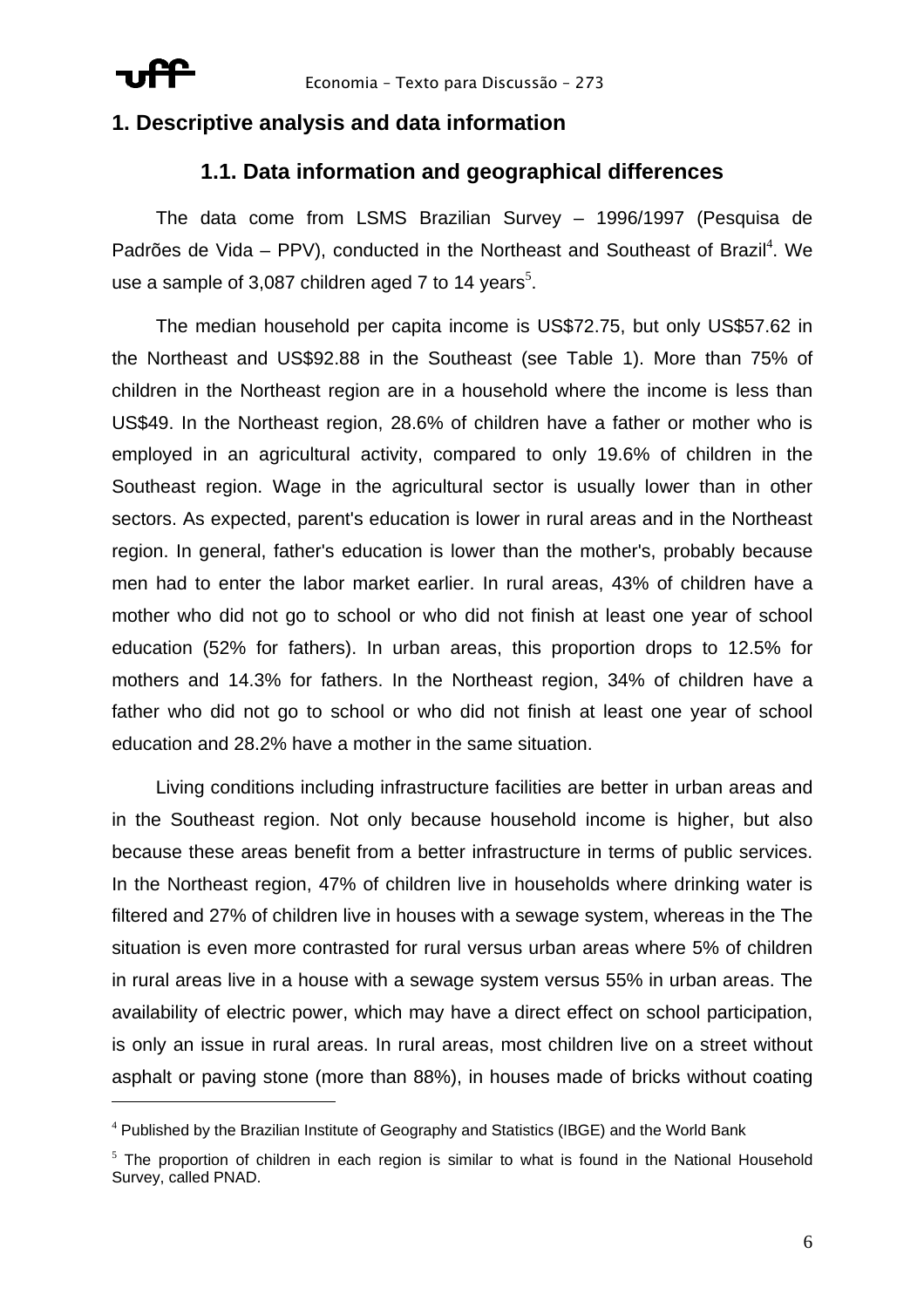

or facing, or uncoated mud or rough wood. From the interviewers' opinion only, 81% of children in rural areas live in a house whose state of repair is not good.

Table 1

## **1.2 Health indicators**

Our database provides anthropometric measurements,<sup>6</sup> such as weight and height. These measurements have limited value as indicators of malnutrition, in particular because they depend on both age and gender, and are affected by many intervening factors other than nutrient intake, such as genetic variation. However, even in the presence of such natural variation, it is possible to use physical measurements to assess the adequacy of diet and growth, in particular in infants and children, by comparing indicators with the distribution of the same indicators for a "healthy" reference group, and identifying "extreme" or "abnormal" deviation from this distribution. We construct two anthropometric indicators: (1) body mass index (BMI) and (2) height for age z-score. There is no consensus about the threshold of a child's body mass index, so the thresholds used are the 95th and 5th percentiles of the U.S body mass index for each age and gender (Anjos, Veiga and Castro; 1998). The great majority of children (70%) lie within the normal range, but especially in the richest areas. These differences are emphasized with child's age. The second indicator used as a variable in our econometric model reflects cumulative linear growth, and its deficit indicates past or chronic nutritional inadequacies and/or chronic or frequent illness. The *height for age z-score* (*fldwhohaz)* is based upon comparisons with a "healthy" reference population, and as recommended by WHO (2005), it is computed as the difference between the value for an individual  $(v_{oi})$  and the median value of the reference population for the same age or height (*median*), divided by the standard deviation of the reference population (*sd*), as in eq. (1).

$$
zscoreA/I_i = \frac{vo_i - median}{sd}
$$
eq. (1)

 $\overline{a}$  $6$  Weight and height are collected in the first or in the second home visit.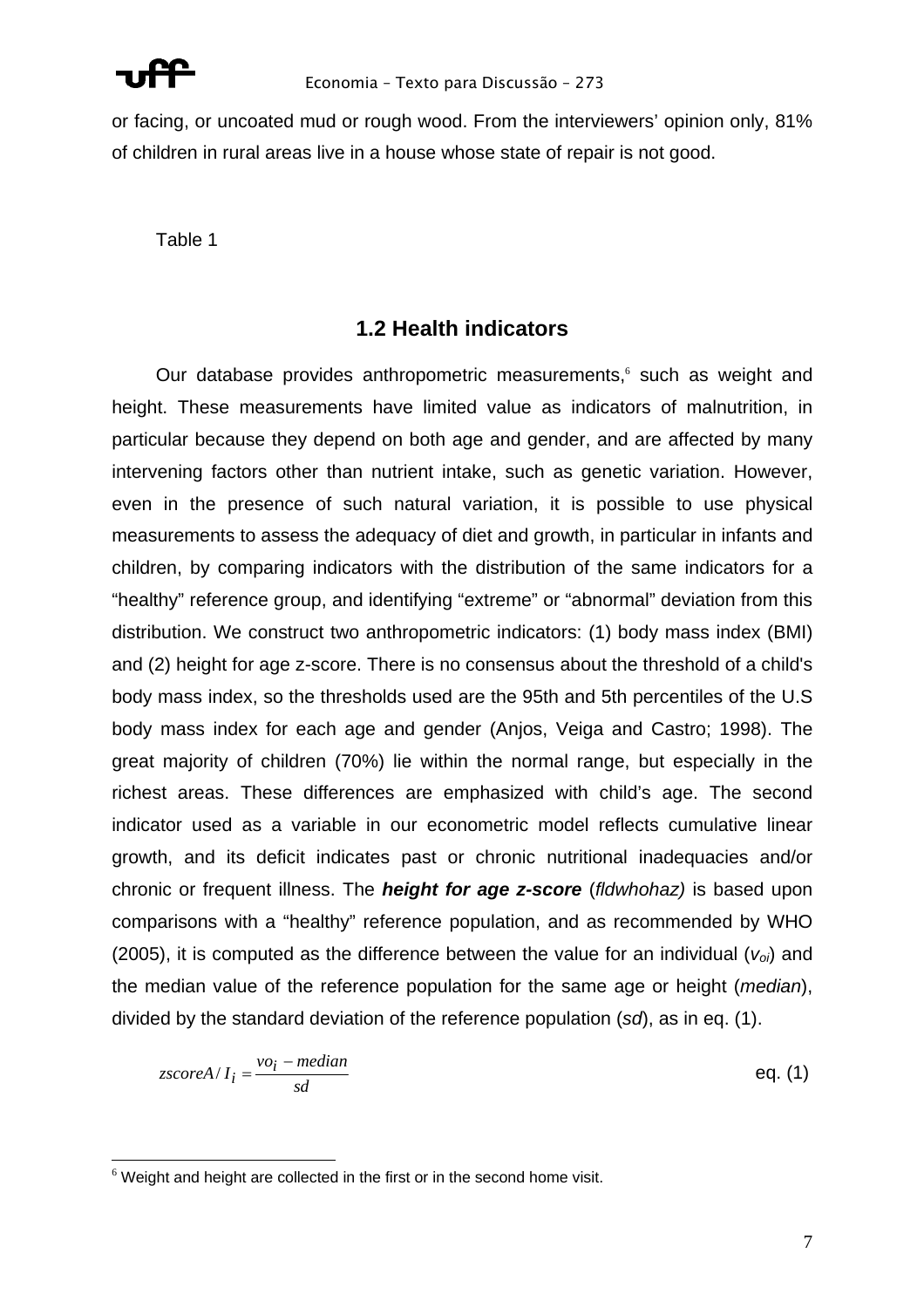

Low height for age z-scores relative to a child of the same sex and age in the reference population are referred to as "shortness". Extreme cases of low height for age z-score .where shortness is interpreted as pathological are referred to as "stunting". According to Glewwe and Jacoby (1995), Behrman and Lavy (1994), Alderman et al. (1997) and Jamison (1986), this indicator is largely used to describe the long-run nature of nutrition and health, and is more adequate to capture the influence of health on a child's education. Following WHO (2005), in Table 2, we present a more general classification of malnutrition, which distinguishes between mild (z-score  $<$  -1), moderate (z-score  $<$  -2), and severe malnutrition (z-score  $<$  -3).

The mean height for age z-score is negative in all geographical disaggregations, so there are average deficits in height for age in relation to a reference population. This indicates that children aged 7 to 14 years have past or chronic nutritional inadequacies. This phenomenon is aggravated in the poorest locations, such as in rural areas (-0.84) and in the Northeast region (-0.57). Table 2 also shows that 30% of the children aged 7 to 14 years were classified as suffering from malnutrition: 43% in rural areas and 34% in the Northeast region.

Table 2

## **1.3. Education**

To analyze aspects of children's education, we focus on the compulsory education<sup>7</sup> for kids aged between 7 and 14 years. In our sample, the school attendance rate was 92.8%, but this percentage varies according to household income.

The time a child stays in school as well as his/her educational performance depend strongly on his/her age. We built one indicator for school attendance (*freq2*), as defined in eq. (2). This indicator is based on two questions: (i) in the last 30 days, were you ever absent from school? if so, (ii) how many days were you absent?

 $\overline{a}$ <sup>7</sup> The  $\int_{\text{frac}{}$   $\frac{1}{2}$   $\int_{\text{frac}}^{\text{1}} \frac{100}{\sqrt{1-\frac{1}{2}}}$   $\int \frac{days}{\sqrt{1-\frac{1}{2}}}$  is enrolled in school, years to school, except if the  $\left( \frac{1}{2} \frac{1}{2} \frac{1}{2} \frac{1}{2} \frac{1}{2} \frac{1}{2} \frac{1}{2} \frac{1}{2} \frac{1}{2} \frac{1}{2} \frac{1}{2} \frac{1}{2} \frac{1}{2} \frac{1}{2} \frac{1}{2} \frac{1}{2} \frac{1}{2} \frac{1}{2} \frac{1}{2} \frac{1}{2} \frac{1}{2} \frac{1}{2} \frac{1}{2} \frac{1}{2} \frac{1}{2} \frac{1}{2} \frac{1}{2} \frac{1}{2} \frac{1}{2} \frac{1}{2}$ ות the  $\lceil \cdot \rceil$   $\lceil \cdot \rceil$   $\lceil \cdot \rceil$   $\lceil \cdot \rceil$   $\lceil \cdot \rceil$   $\lceil \cdot \rceil$   $\lceil \cdot \rceil$   $\lceil \cdot \rceil$  )  $\lceil \cdot \rceil$  and the child does not drop out of school, education prome, which means that the child does not depeat a grade o he/she will finish elementary and high school education at the age of 14 years.  $\int \text{freq2} = \ln \left( 100 \times \left( 1 - \left( \frac{\text{days}}{32} \right) \right) \right)$  if the child is enrolled in school  $\left\{ \text{freq2} = \ln \left( 100 \times \left( 1 - \left( \frac{\text{days}}{32} \right) \right) \right) \right\}$  $\frac{1}{2}$  $\left\lceil \right\rceil$ ⎠  $\left(100 \times \left(1 - \left(\frac{days}{32}\right)\right)\right)$  $2 = \ln\left(100 \times \left(1 - \left(\frac{days}{32}\right)\right)\right)$  if the child is enrolled in school  $freq2 = 0$  if the child is not enrolled in school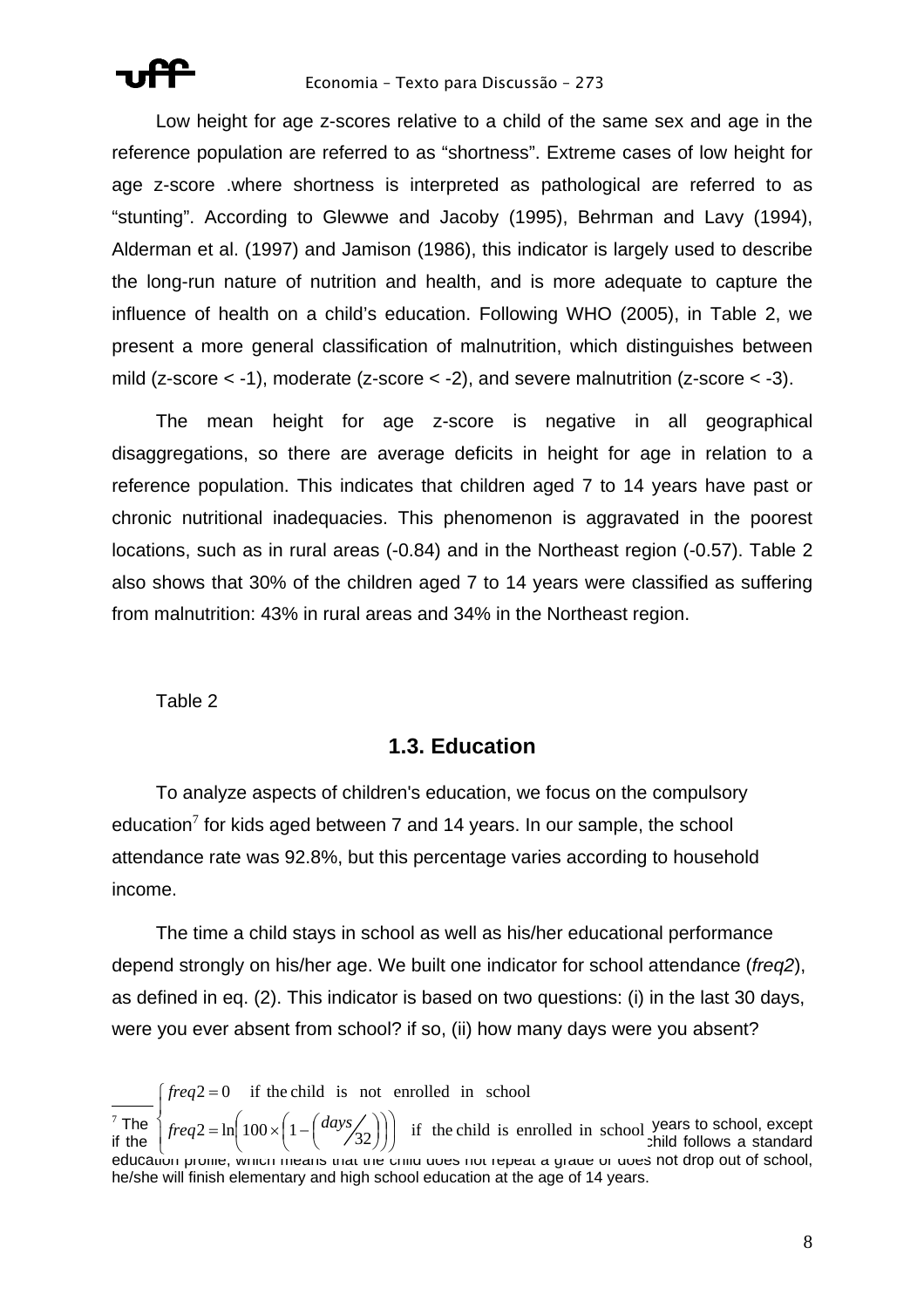

If the child is not enrolled in school, this variable takes the value zero. The variable *freq2* increases with school attendance, and is highest for a child who was never absent from school.

Table 3 shows that 65% of children attended school in the last 30 days. This percentage increases for children living in the Southeast and in urban areas.

Table 3

## **1.4. Child labor**

 $\overline{a}$ 

Even though Brazil has a law protecting children and teenagers $<sup>8</sup>$  – work is only</sup> allowed for children aged 14 years and older, with apprenticeship available at the age of 12 – in 1999, three million children aged between 5 and 14 years, or 9% of the population at this age, were working (Kassouf. 2001). In the literature on child labor, particularly in studies involving developing countries, household decisions are important to define child's time allocation between school, work and leisure. A large part of this literature emphasizes the determinants of child labor and demonstrates the influences of parental decisions towards child labor. $9$ 

Looking at our database, we find that 21% of children in the poorest income class work. This percentage for the richest income class decreases to 4.5%. Table 4 shows this work rate for each region and rural/urban areas. As the majority of working children (60%) are employed in agricultural activities, it is no surprise that

 $8$  The federal government created the Program for the Eradication of Child Labor to target specific cases in which activities represent hazard to children (e.g.: coal mines, shoe manufacturing, sugar cane harvesting and sisal plantations). Families with children at risk of working receive some money if they keep their children at school. Coverage of this program is not so large and focuses on hazard activities.

 $9$  Menezes-Filho et al. (2002) analyzed time allocation decisions for children and adolescents in several Latin American and Caribbean countries. Problems with school attendance can be linked to variables reflecting the household structure in the various countries, in particular parental education and the number of young children.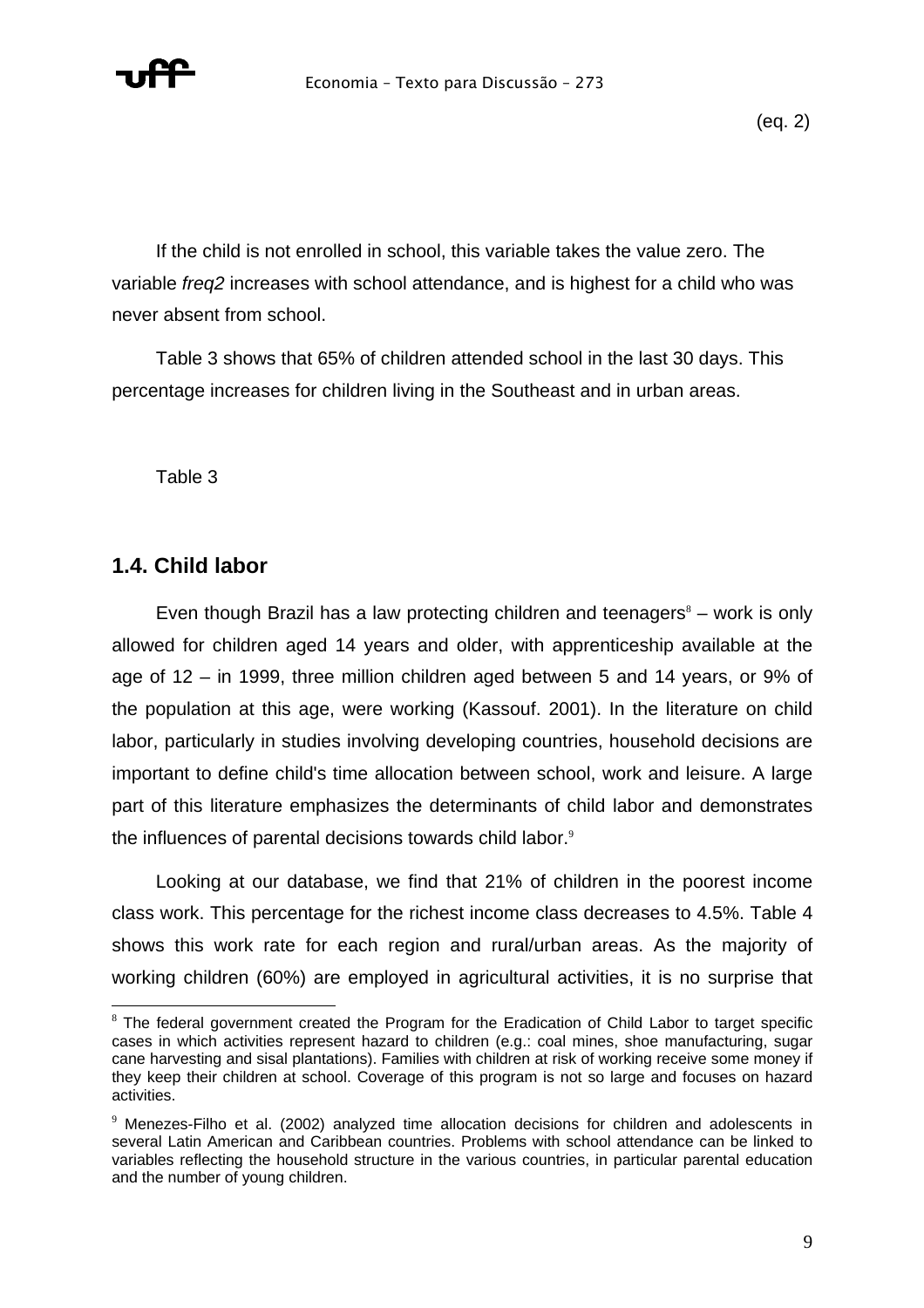

children's participation in the economic activity is larger in rural areas (25.8%) and in the Northeast region (14.98%).

Economic activity influences a child's participation in the labor market. Depending on the parent's activity, children may help them in their work. In those regions where agricultural economic activity predominates, child labor is usual, particularly among younger boys.

Table 4

## **1.5. Interaction between health, education and child labor**

The luxury axiom proposes that child labor is mainly due to poverty. The decision to push children in some productive activity is less likely to be the result of health status, even though it may cause some indirect effects on the child's participation in the labor market. On the contrary, it seems more likely that child labor affects health and also school participation decisions.

The z-score is highly dependent on child labor (Table 5). In terms of nutritional conditions, child labor seems to have a negative impact on health, probably because a working child feels more tired. Hard work, demanding a great physical activity, should be incompatible with children's age and development.

Child labor also has a negative relationship with children's school participation. When a child begins to work, he/she may not be successful in juggling school or study time and working time. In some cases, he/she would prefer to drop out of school. We note that children who are not working miss fewer days of school (Table 5).

## Table 5

A policy aimed at decreasing incentives to child labor could be successful if it does not create difficulties for household survival. The literature emphasizes the negative effects of labor on childhood, but it also shows that child labor could be essential for household survival. In a very poor household, prohibition of child labor could be accompanied by an increase in poverty and consequently worse living conditions for the children. Satz (2003) points out that bans on child labor may drive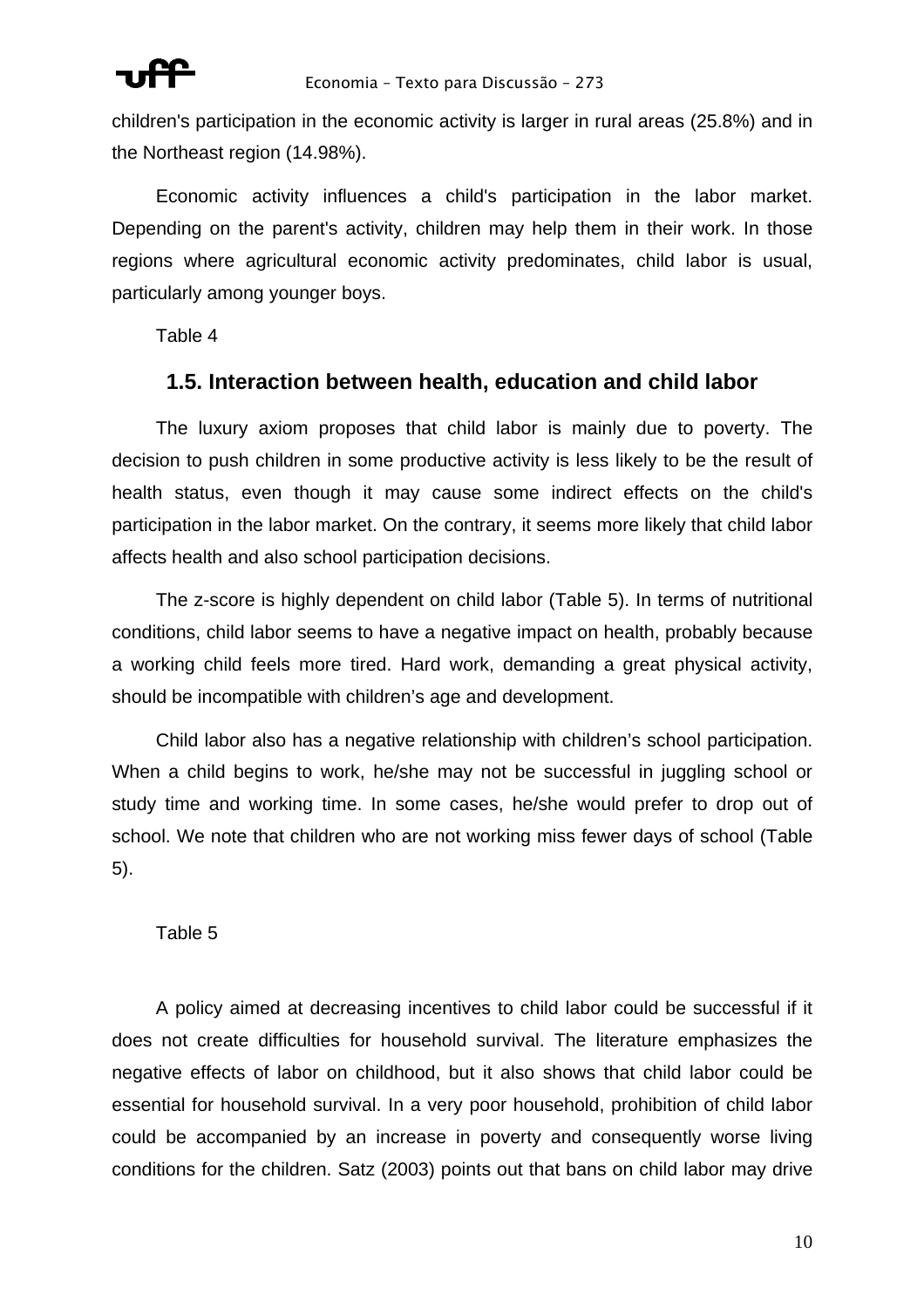

families to choose even worse options for their children and that child labor is often a symptom of other problems (poverty, inadequate school system, and so on).

Education can allow a child to learn some basic notions of hygiene, positively influencing his/her health status in the long and short run. Concerning school attendance, child labor and health conditions may prevent the child from going to school and studying hard: the former because less time is dedicated to school, and the latter for physical reasons. Children's health is widely perceived to strongly affect schooling (Behrman and Lavy. 1994).

When we look at school participation, we note that the rate is higher for children with a height for age z-score below minus one than for children with a worse nutritional condition. For children with a height for age z-score below minus one minus two and minus three, these rates are 88.1%. 86.2% and 80.5%, respectively (Table 6).

### Table 6

We also note that children with better nutritional conditions have a lower absenteeism rate. A proportion of 60.3% of the children with a height for age z-score of less than minus one were present at school during the last 30 days. For children with a height for age z-score of less than minus two and minus three, this proportion dropped to 59.6% and 51.7%, respectively.

Thus a good health status, in terms of nutritional conditions, is also important for school participation. Policies with a positive impact on children's health should have positive effects on school participation. Hence adding a health component to a policy that creates incentives to school participation could be more efficient in increasing children's welfare state in terms of health.

Interactions between these three variables are summarized in Figure 1. In the following sections, we consider all of these relations. We explore the possible correlations between these variables, and we show how interrelations affect a policy and how to take potential channels into account to increase its impact.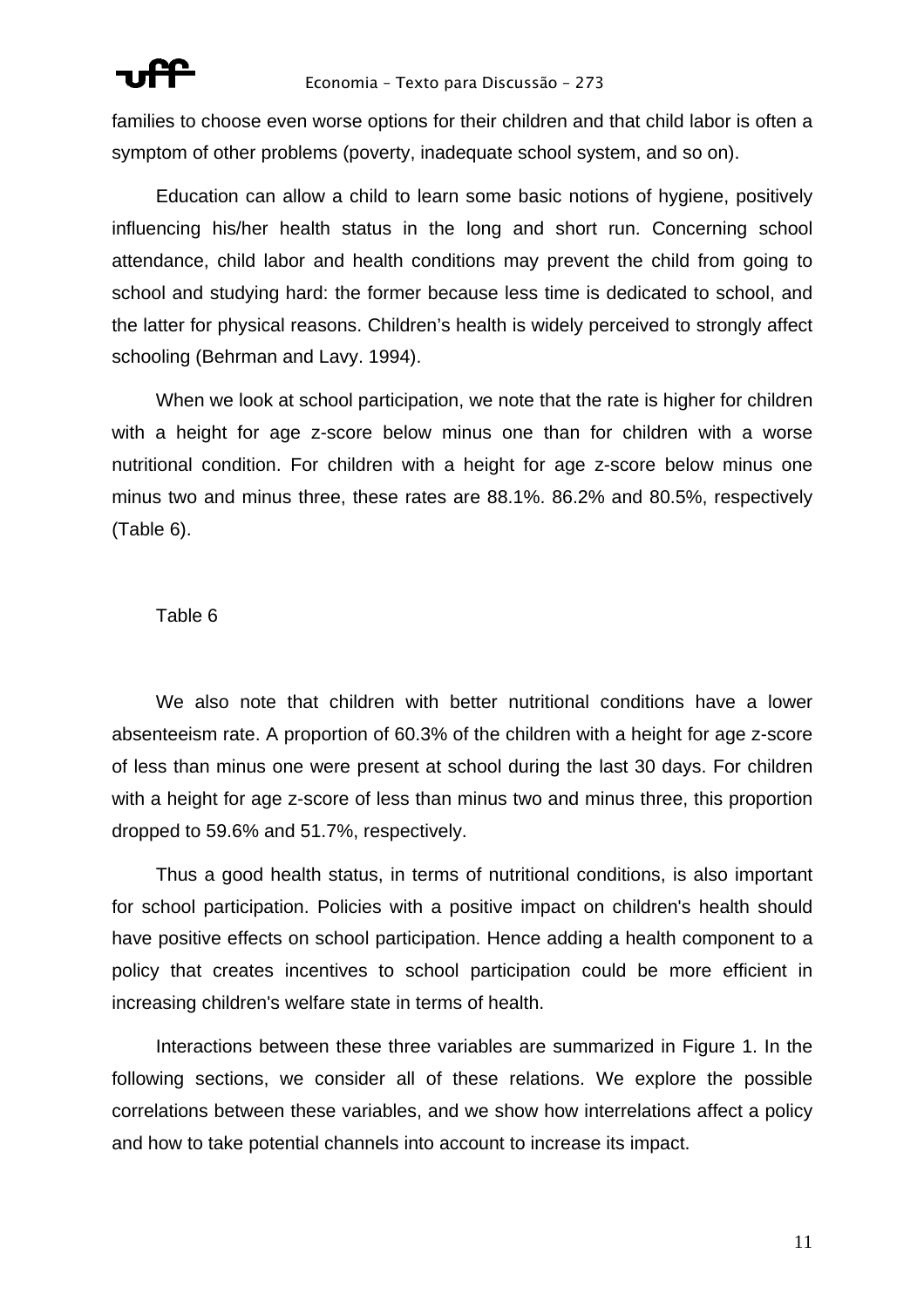



**Figure 1** 

## **2. Econometric specification<sup>10</sup>**

In this section, we explain our econometric strategy. Our model is composed of three behavioral equations for children, explaining the following endogenous dependent variables:

- Labor market participation (Have you worked during the last 7 days? Yes or No). The variable  $y_1^*$  is an unobserved continuous latent endogenous variable with which the discrete variable  $y_1$  is associated by the relationship  $y_{1n}$  =1/ $\left(\!\!\begin{array}{c} \ast \\[-1mm] y_{1n}^* > 0\end{array}\!\!\right)$ , taking value 1 if working and 0 otherwise;

- The health status, denoted by  $y_2$ , corresponds to the height for age z-score, a long-term measure of health;

- School attendance, denoted b  $y_3$ , is built from the number of school days missed during the month.

## **2.1. A simultaneous approach**

 $\overline{a}$ 

Some studies about school attendance and child labor are based on the estimation of a multinomial logit model (Menezes-Filho et al., 2002 and Corseuil, Santos and Foguel, 2001). Normally, they use four alternatives: work and study, only study, only work, no study and no work. Multinomial logit models may not accommodate some features that might seem sensitive, such as correlations of unobservable variables across alternatives that have common elements, i.e. some unobservable variables can simultaneously affect the alternatives. For example, in the cases of "work and study" and "work and no study", children's ability could affect

 $10$  For each equation, the independent variables and their definitions are presented in Appendix 0.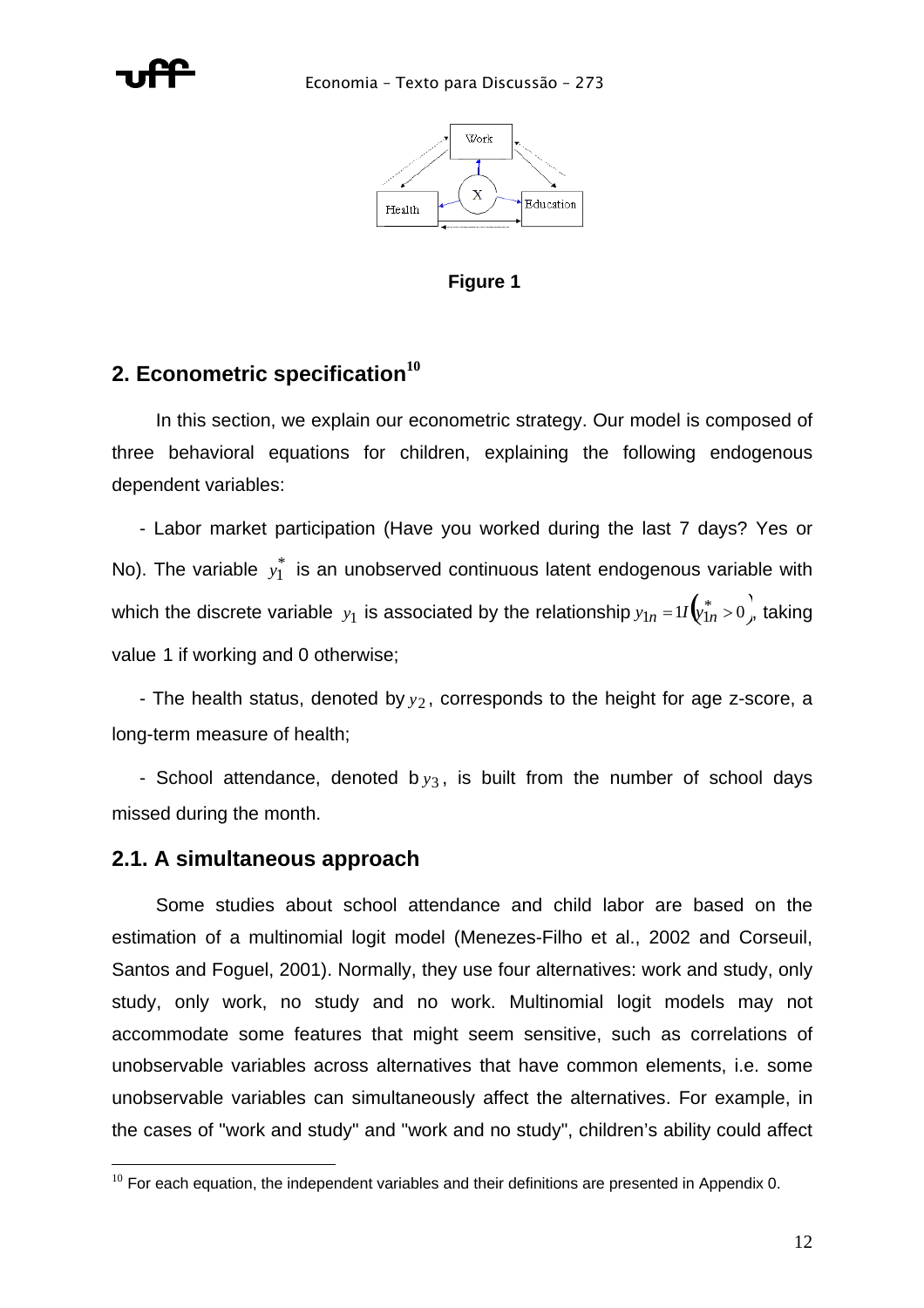

them. In addition, the multinomial logit model assumes these two variables (child labor and school attendance) to be the result of a common decision. Because we want to relieve this assumption and test it, we use the alternative approach of a simultaneous equations model. Moreover, we want to incorporate an additional dimension: health status. Furthermore, the multinomial logit approach requires the presence of dichotomous endogenous variables only, while we have a mixture of dichotomous and continuous endogenous variables.

The model can be written, for each observation *t, as*:

 $\label{eq:2.1} \left\{ \begin{array}{l} y_{1t}^{*}=x_{1t}'\beta_{1}+y_{2t}\alpha_{12}+y_{3t}\alpha_{13}+u_{1t}\\ y_{2t}=x_{2t}'\beta_{2}+y_{1t}^{*}\alpha_{21}+y_{3t}\alpha_{23}+y_{1t}\gamma_{21}+u_{2t}\\ y_{3t}=x_{3t}'\beta_{3}+y_{1t}^{*}\alpha_{31}+y_{2t}\alpha_{32}+y_{1t}\gamma_{31}+u_{3t} \end{array} \right.$ 

For simplicity, the exogenous variables of equation *i* are denoted by  $x_{it}$ , with the relationship  $x_{it} = s_i.x_t$ , where  $x_t$  is the vector of all exogenous variables and  $s_i$  is the selection matrix corresponding to equation *i*.

However, the presence of endogenous variables on the right-hand side of some equations may yield biased or inefficient estimates, and there are possible simultaneous decision processes. To take into account both endogenous aspects and simultaneity, all three equations are estimated by full information maximum likelihood (FIML) using a simultaneous equations specification.

## **2.2. An FIML model**

We chose FIML in contrast to limited information maximum likelihood (LIML) in part because LIML estimation does not take into account the simultaneous decision process. An FIML method provides some improvement to the quality of the estimation, allowing us to simultaneously estimate all relevant parameters, including covariance parameters, and also some improvement to the subsequent interpretation of the results. $11$  We propose here to apply the exact maximum likelihood method developed by Huguenin (2004), which avoids the stochastic nature of a simulation-based method (as with simulated maximum likelihood or simulated

 $\overline{a}$  $11$  The respective virtues and disadvantages of both approaches are well known, and will not be discussed here (see Heckman (1978) and Amemiya (1978) for early developments of the estimation of multivariate probit models).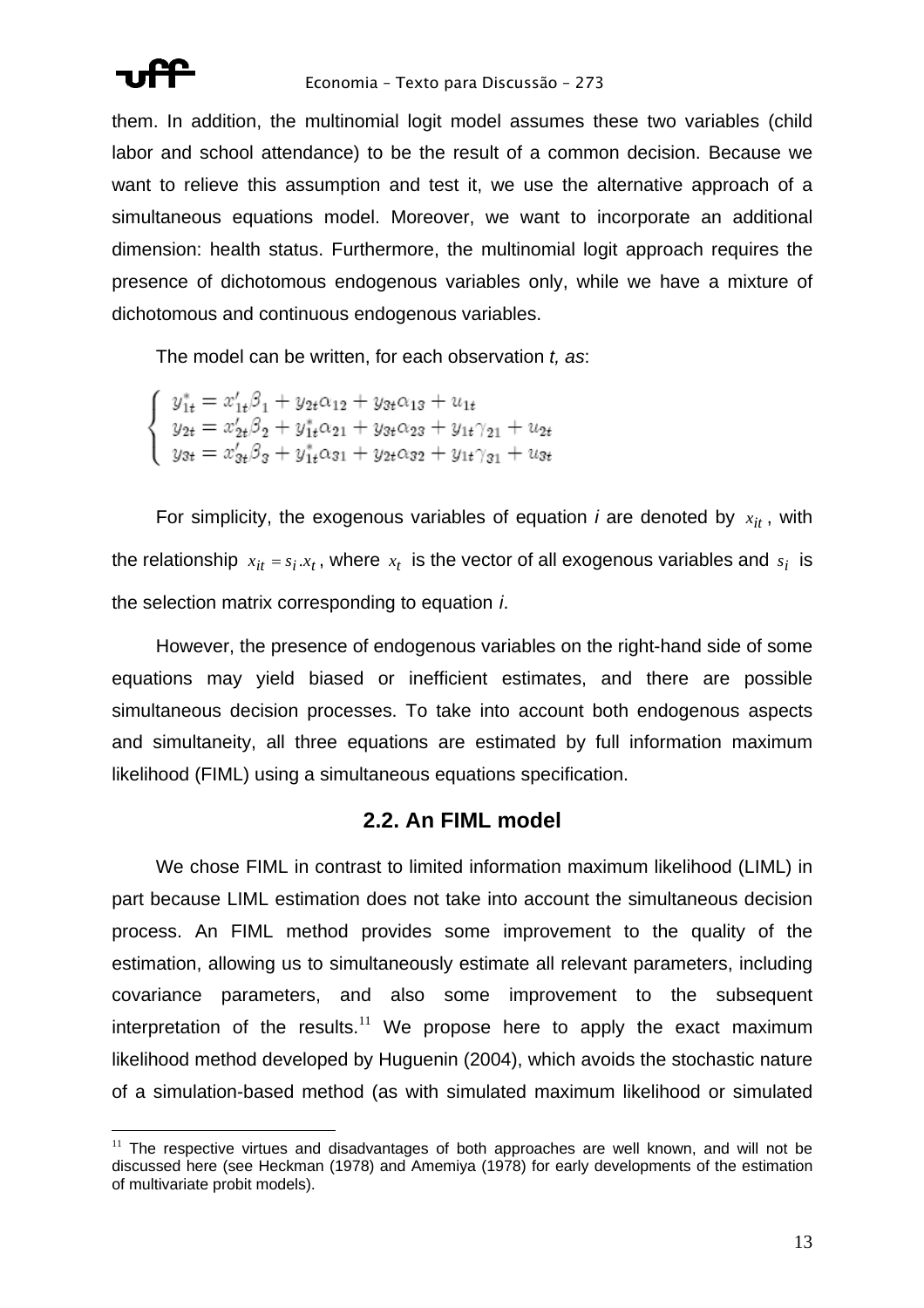

score methods), while circumventing the difficulties arising from the necessity to numerically evaluate a great number of multivariate normal probabilities.<sup>12</sup> This method can be performed with all its virtues on systems of equations of relatively small dimension. For comparison, we also estimated our model using an LIML approach, where each equation is estimated separately. We show that these results lead to some misinterpretations.

The disturbance terms  $u_t = (u_1^*, u_2^*, u_3^*)$  are jointly normally distributed as  $u_t \to N(0, \Sigma)$ , and assumed to be independent across *t*, with the covariance between 3 , 2  $u_t = \left( u_{1t}^{\prime}, u_{2t}^{\prime}, u_{3t}^{\prime} \right)$ 

 $u_{it}$  and  $u_{jt}$  being  $\sigma_{ij}$ .

The conditions for identification require some exclusion restrictions on the exogenous variables $x_{it}$ .<sup>13</sup> They also require a well-known normalization of the variances  $\sigma_1^2$  of the disturbances  $u_{1t}$ , since all parameters of the first equation are only identified up to a scaling factor. As usually, for simplicity, the variance  $\, \sigma_1^2 \,$  is set to unit value. Given the explicit exclusion restrictions of the model, no further identification restriction is needed. As our model contains only one dichotomous endogenous variable (first equation) associated with a latent variable, the conditions for logical consistency<sup>14</sup> are always satisfied without further constraints.

 $\overline{a}$  $12$  Amongst papers estimating such multivariate probit model using FIML, most assume some constraints on the covariance parameters to simplify the multiple integration problem (Ashford and Sowden (1970), Sickles and Taubman (1986), Block and Gibbons (1996)}). Some FIML estimation procedures, following the development of techniques based on simulation (Gourièroux and Montfort (1996)) have also been implemented to overcome the difficulty arising from the numerical evaluation of multiple integrals as encountered in this context (see McFadden (1989)} for the method of simulated moments and Hajivassiliou and McFadden (1998)} for the method of simulated scores). These techniques have mainly been developed for the estimation of multinomial models, but their application to multivariate probit models is quite straightforward. Although there is no doubt about the virtues of simulation based estimations, they contain two sources of critics: first, the results are stochastic in essence; second, their implementation can be extremely time-intensive. We offer here an alternative method without resorting to simulations, by the approach of exact maximum likelihood developed by Huguenin (2004). This method can be performed with all its virtues on systems of equations of relatively small dimension, based on exact analytical results.

 $^{13}$  We have some variables that affect only one  $y_i$ . For the choice of the instrumental variables, we follow the literature on economic development. More details are given in the Results Section.

 $14$  The problem of the logical consistency in a simultaneous equations model has been previously treated in a general framework by Gouriéroux et al (1980). Maddala (1983) proposes an approach based on the probabilities of the possible outcomes in a bivariate probit setting. Here we apply the extension of Huguenin (2004) to a general multivariate probit setting. The logical consistency of the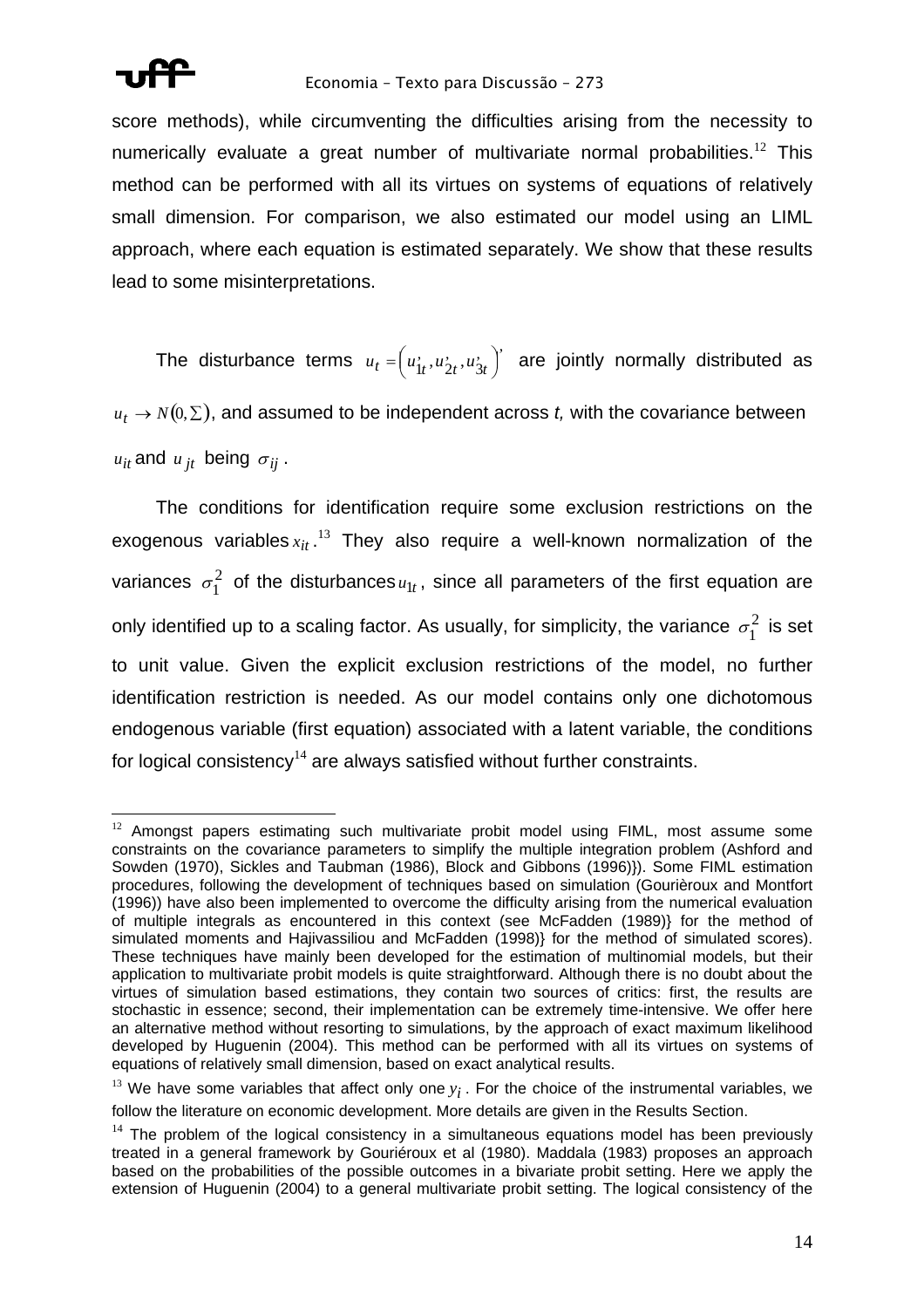

 $\overline{a}$ 

#### Economia – Texto para Discussão – 273

The estimation is performed by maximizing the log-likelihood function with respect to all parameters (first and second order). This allows estimating the marginal effects  $\eta_{ij}$  of the independent variable  $x_j$  on the dependent variable  $y_i$  by the average of the estimated marginal effects for each observation. The marginal effects are defined by  $\eta_{ii} = \frac{\partial E(y_i)}{\partial x_i} = \frac{\partial P(r(y_i = 1))}{\partial x_i}$ *j i j*  $i j = \frac{\partial E(y_i)}{\partial x_i} = \frac{\partial Pr(y_i)}{\partial x_i}$ *y x E y*  $\eta_{ij} = \frac{\partial E(y_i)}{\partial x_j} = \frac{\partial Pr(y_i = 1)}{\partial x_j}$  in the case of a dichotomous dependent variable  $y_i$ , and by  $\eta_{ij} = \frac{\partial E(y_i)}{\partial x_i}$ *j*  $ij = \frac{\partial E(y_i)}{\partial x_i}$ *E y* ∂  $\eta_{ii} = \frac{\partial E(y_i)}{\partial \eta_{ii}}$  in the case of a continuous dependent variable  $y_i$ .

And eventually, some cross effects  $\zeta_{ij}$  of the dependent variables on each other can be estimated in the same way, with:

$$
\zeta_{ij} = E\left(\frac{y_i}{y_j}\right) - E\left(\frac{y_i}{y_j}\right) = Pr\left(\frac{y_i}{y_j}\right) = 0
$$
\n
$$
Pr\left(\frac{y_i - 1}{y_j}\right) - Pr\left(\frac{y_i - 1}{y_j}\right) = 0
$$

### **3. Results**

Methodologically, we estimated several different forms and specifications of our model, especially in terms of exclusions of explanatory variables and constraints on the covariance parameters, and then settled for the specification displaying the highest likelihood. In this section, we present the results obtained from this "best model".

We first discuss the results from the three equations estimated by FIML (Table 7 presents the direct effects and Table 8, the marginal effects and elasticities, considering the direct and indirect effects of the variables), before turning to the comparison and differences between this method and LIML (Table 9).

model requires that the probabilities of the different possible joint values of the dichotomous endogenous variables for each observation add up to unit value. However, this discussion and subsequent conditions apply only when there is more than one dichotomous endogenous variable in the model.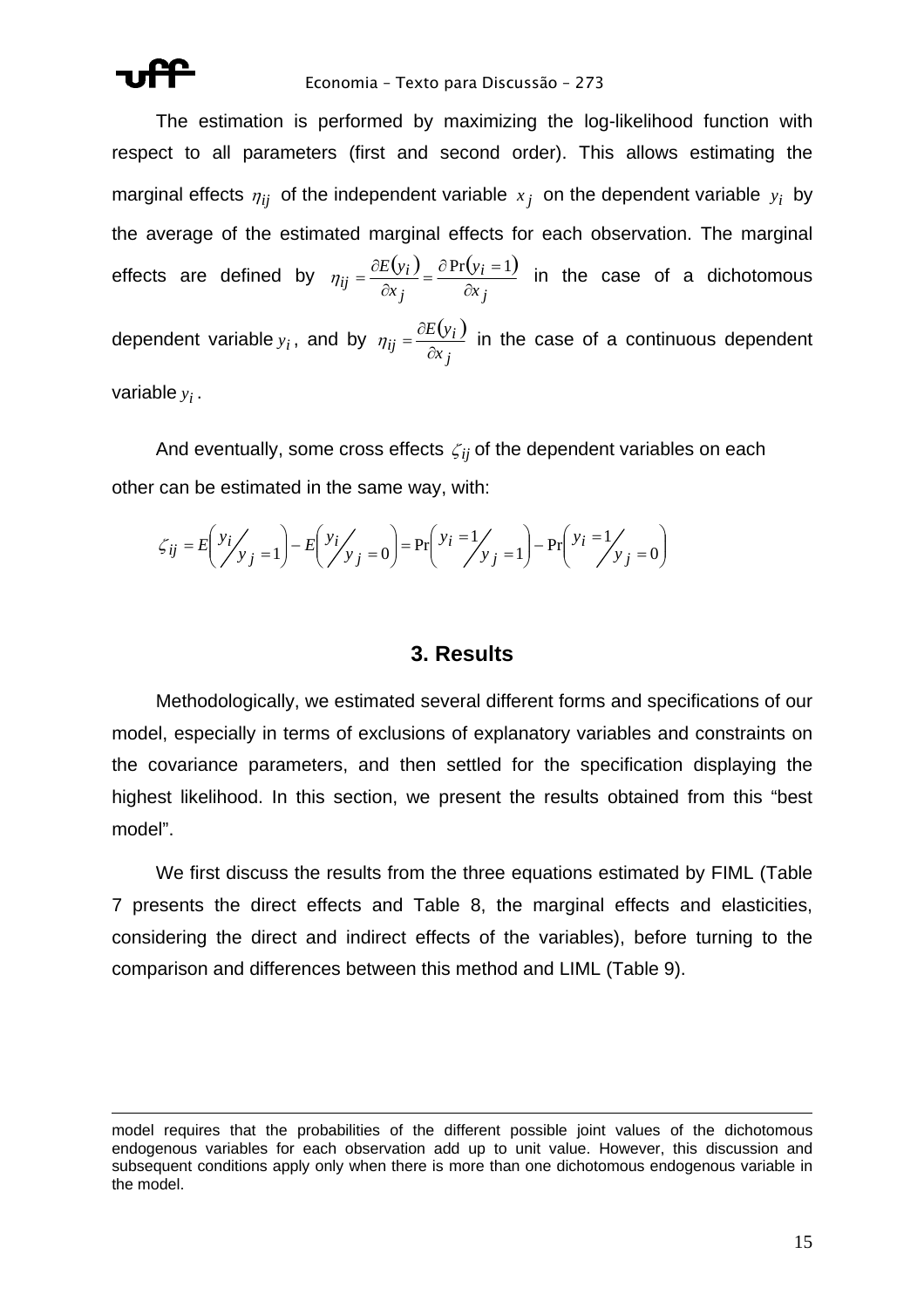

 $\overline{a}$ 

## **3.1. Intuitive features and policy implications**

Boys have a higher probability of working than do girls. This result is consistent with our descriptive analysis, which shows that the percentages of boys who work are greater for all age groups when compared to the same percentage for girls. The age variable is important to child labor. As the child becomes older, the probability of working increases.<sup>15</sup>

School absenteeism is explained by three education supply variables, namely, number of teachers, number of school desks and an indicator of the quality of school resources (considering the presence of libraries, books, computers, rooms, and other equipment in the school) in the geographical area where the child lives.<sup>16</sup>

Education supply variables, such as number of school desks (*carteira)* and number of teachers (*ofertapn*), have a significant effect on school attendance. The number of school desks has a positive effect on school attendance: as the place where the child lives have more desks in school (an indicator of a good school), the absenteeism rate is lower. The elasticity is 35% (Table 8).

As to children's health, availability of physicians has a significant effect. The elasticity of the availability of physicians is 13% (Table 8).

Economic status also affects children. The fact that the mother is an unpaid worker has a positive effect on the probability of child labor (Table 7). The marginal effect amounts to 13% (Table 8). We also show an indirect negative effect on health (of 12%) and an indirect negative effect on school attendance (of 2%), even though the latter one is not significant. An explanation could be that when the mother is active in the labor market, less of her time is dedicated to taking care of her children while she is not in a better economic condition.

With regard to income and parents' education, effects are not always so intuitive. We tested different forms of effect for income (linear, multiplicative, or more flexible effects through a polynomial form). We present here four dummy variables that appeared to be most adequate. About parents' education, only that of the mother (and not of the father) has a significant effect on some of the dependent

<sup>&</sup>lt;sup>15</sup> We have tested different forms for the effect of age on our dependent variables. Results are not significantly modified.<br><sup>16</sup> For details about the construction of these variables, see Appendix 0.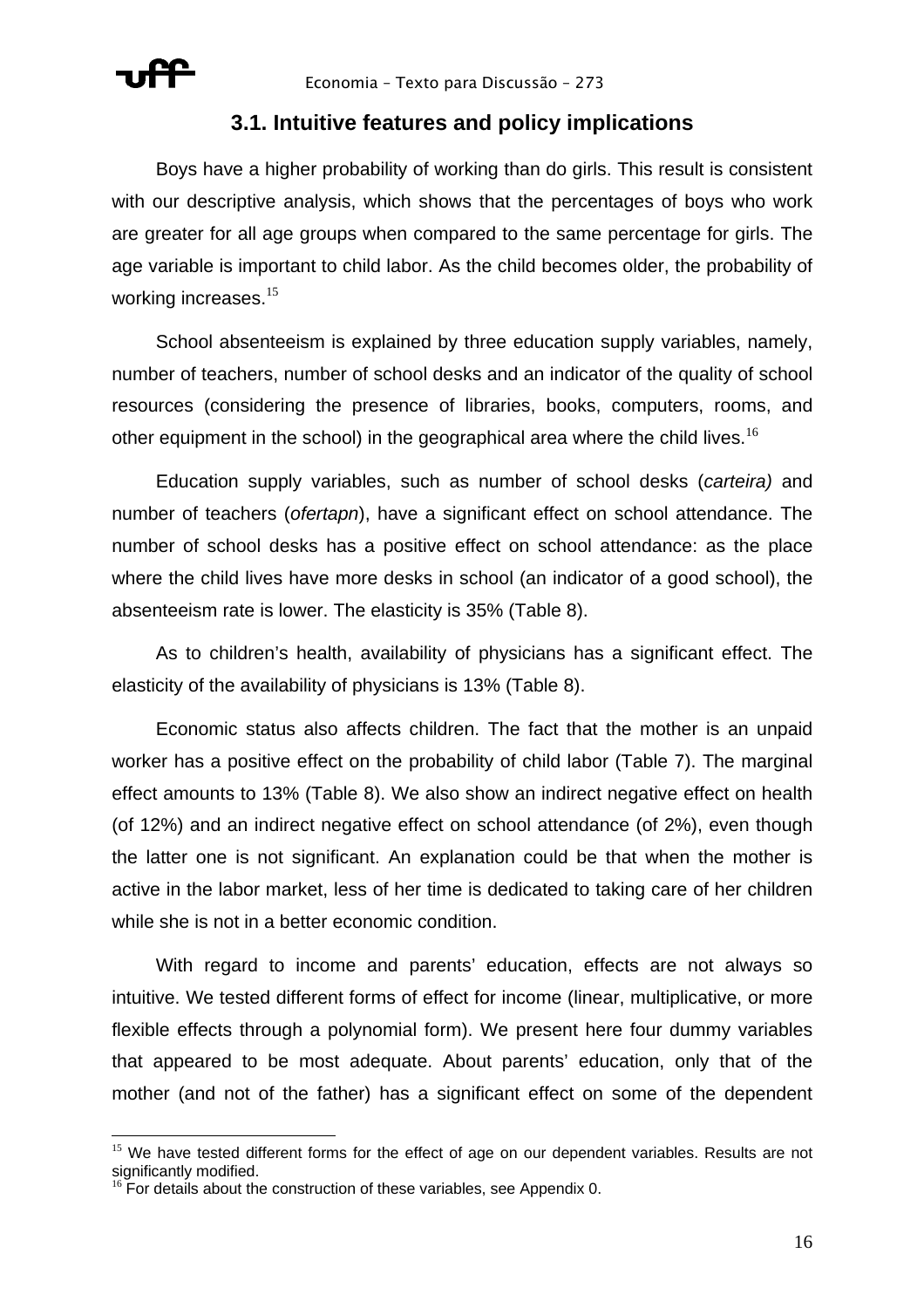

variables. The effect of parental education on child labor is not significant when we control for the type of parents' employment, parents' income and living condition. We thus decided to present the results of parents' education using the variable of mother's education only.

The direct effect of mother's education is only significant in the children's health equation. When the mother is more educated, her child has a better health status.

A more educated mother would be more conscious about factors affecting her children's human capital accumulation and, consequently, future life opportunities for her children. She could be more conscious about the importance of investment in education. A child whose mother has an incomplete lower elementary education has a higher probability of going to school compared to mothers with a lower level of education. This result confirms those obtained by Kassouf (2001) and Barros and Mendonça (1991). Mother's education is one of the principal determinants of children's health. Having a mother with the highest education level increases children's health status by 26% compared with having an illiterate mother (Table 8). If she has only elementary school (1st to 4th grade), the probability of increase is smaller (17%). Thus, mother's education seems to play an important role in two of our three dependent variables – health and education. Since these variables are not independent from each other, the impact of mother's education has a direct and indirect effect on children's health and school attendance, and an indirect effect on child labor.

Even though the coefficient is not significant in the equation of children's school attendance (Table 7), the marginal effect is significant (the coefficient reflects only the direct effect, while the marginal effect also includes the indirect effect – Table 8). As the mother's education increases, her child's school attendance increases, too. For the equation of children's probability of working, we note that only the marginal effect of a child whose mother has more than 8 years of education is significant and negative (3.6%).

Regarding per capita family income, the results are surprising. When we control for housing conditions, we observe that we do not obtain significant direct effects, except on children's health (Table 7). The marginal effect of income on children's health is around 30% and increases with the level of income. Controlling for income,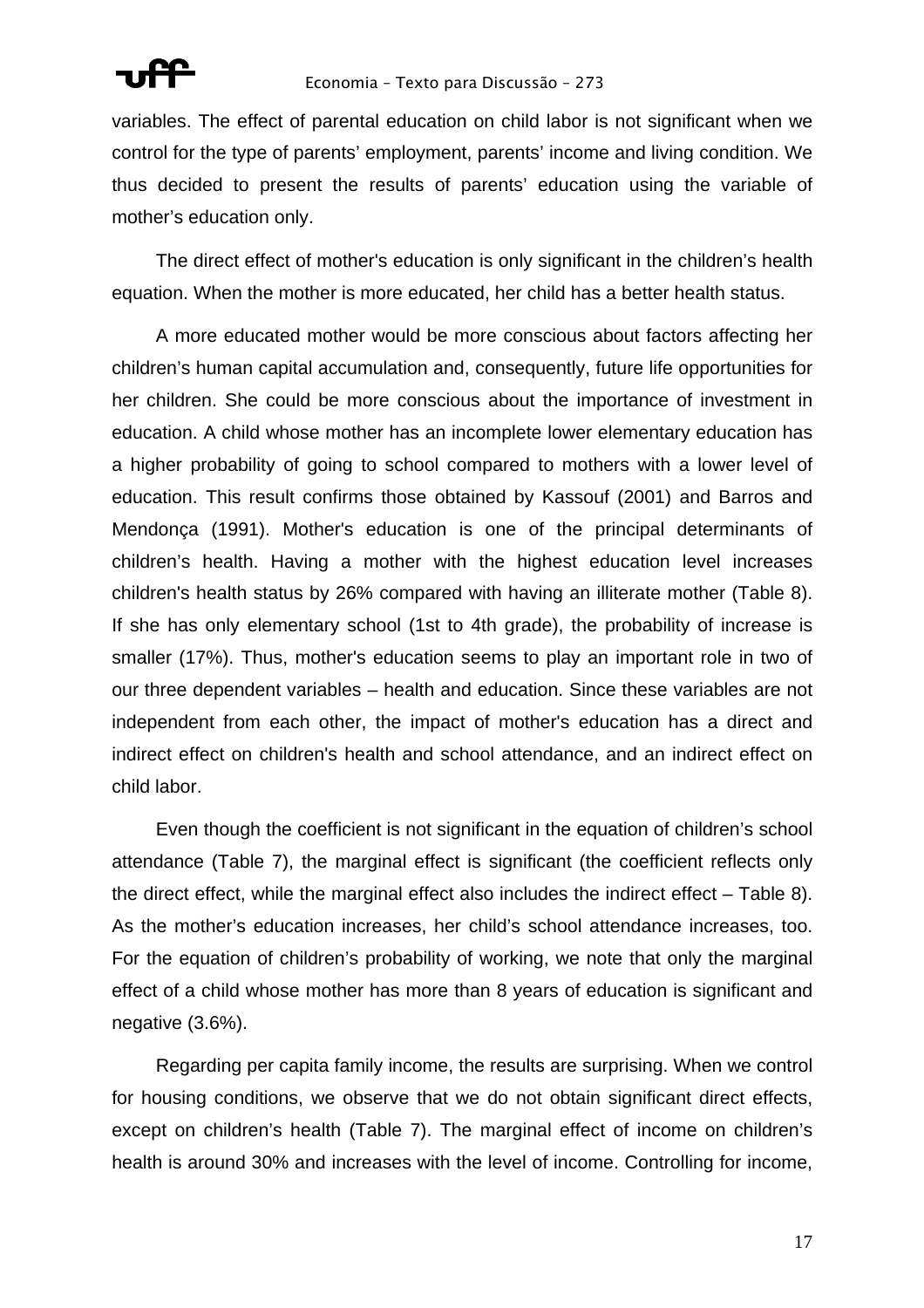

the share of total per capita expenses with food is significant only at a 10% level. The income has also indirect effects on child labor and school attendance. It increases the probability of school attendance by 13% to 15% depending on the income level, but it has no significant effect on the child's probability of working (Table 8). In fact, proxies for permanent income and housing conditions can better explain child labor.

We find that the availability of filtered water in the household where a child lives affects his/her health status (11 %) positively. It highlights the importance of environment on children's health, as also shown by Deaton (2003).

Living in a rural area increases the probability of child labor by 6% (Table 8). This is consistent with the descriptive statistics. We also show a significant negative indirect effect of living in a rural area on children's health. It decreases the probability of a good health status by 8% and the probability of school attendance by 1.5%, probably because parents can ask their children to help them with their work, particularly in the case of agricultural or household work. $17$ 

Household infrastructure is important to children's education. It could reflect good conditions for studying and living. We find that living in a house with electric supply increases school attendance by 17%. Moreover, this proxy for living condition has an indirect positive effect on children's health (of 5%) and an indirect negative effect on child labor (of 4%).

An efficient policy of monetary transfer should not consider only one of its potential effects alone – even if that is its main target – but also its other potential effects, which may be only indirectly related. It can even be contradictory if an indirect effect cancels out the direct causal effect. A monetary transfer aiming at an improvement of the education level might not only affect a child's education, but also his/her health status and his/her probability of participating in the labor market. Moreover, in the long run, this monetary transfer could affect different aspects of children's lives, especially human capital accumulation in terms of education and health. We show that when considering a simultaneous equations model, environmental variables seem to have more impact simultaneously on children's health, child labor and school attendance.

 $\overline{a}$  $17$  We tested a direct effect that did not appear to be significant.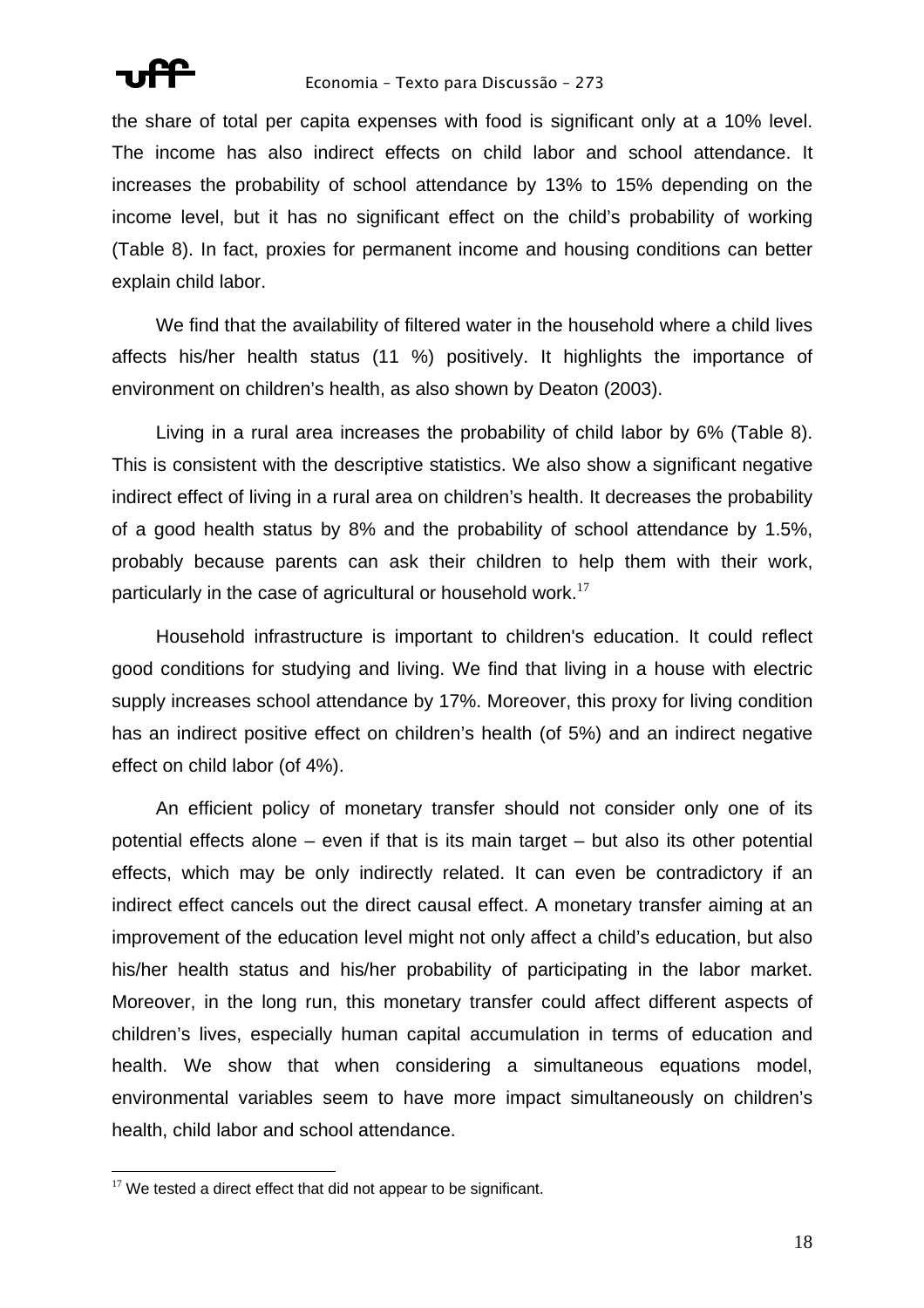

## **3.2. Education, labor and health: full versus limited information**

With the methodology applied here, we can identify interactions between our three endogenous variables since we are considering both simultaneity in the mechanisms and possible causal influences of these variables on each other. First, we can identify direct effects, for example, the impact of a child's participation in the labor market on his/her health status, or the impact of school attendance on a child's probability of working (as shown in Table 7). Second, with this method we take into account all indirect effects, presented in Table 8.

In Table 8, we present the indirect effects for our main variables, health, labor and school absenteeism, estimated by our model.

School attendance has an impact on a child's probability of working, and child labor affects his/her health status (Table 8). Thus, school attendance may have a significant indirect effect on children's health through the effect of child labor on health.

We obtain that the covariance between the error terms of labor and health equations, and the coefficient of education in the health equation, are both not significant.

The significance levels of the estimated covariance between the error terms of equations 1 and 3, show that the decision to work is simultaneously determined by school attendance (at the end of Table 7). We can consider that a child's available time is composed of his/her participation in the labor market, his/her school attendance and his/her leisure time. That means that for a child to consider entering the labor market, the time he/she spends working has a direct effect on his/her school attendance. The more he/she spends time in the labor market, the more he/she reduces his/her school attendance.

Health status and decision to work do not seem to be simultaneously determined, or  $\sigma$ 12=0. Our health variable is a long-term variable, whereas the dependent variable of child labor is a short-term variable. This may therefore explain why we do not observe a simultaneous effect.

A less intuitive result is the covariance between the error terms of the equations representing school attendance and health status. That means there is at least one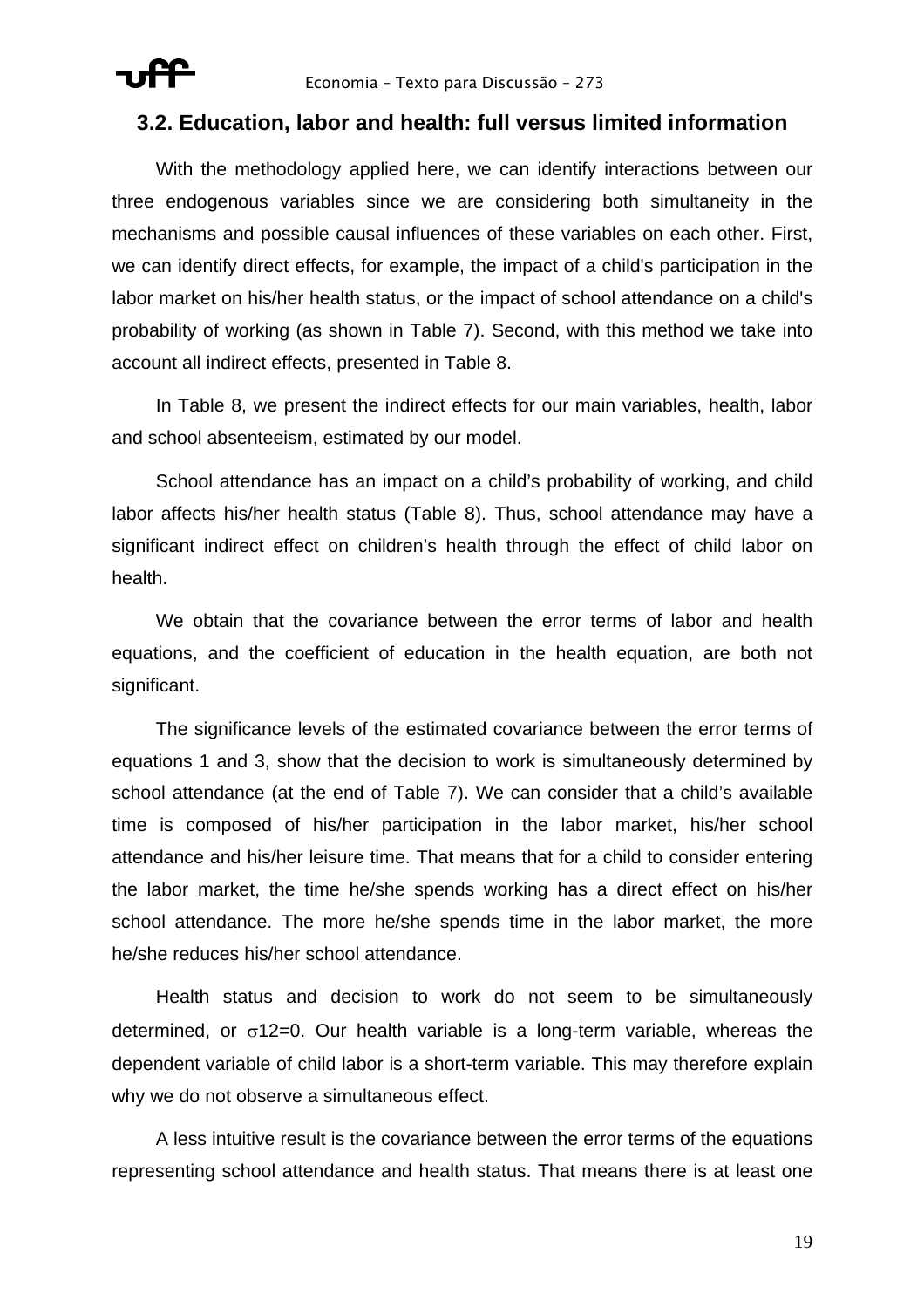

 $\overline{a}$ 

#### Economia – Texto para Discussão – 273

variable that affects school attendance and health status and this variable is not present in our set of independent variables.

In public schools, a policy of free lunch ("merenda")18 has been set up. Knowing that a free meal is served at school, the increased school attendance could have a simultaneous effect on health status. This variable increases both the school attendance and the probability of child labor. The latter effect is because the child is in good shape. The survey allows us to know whether a meal is served at school. But this information does not appear to be accurate enough to have a significant impact on both of these dependent variables, school attendance and health status.19

A child's health status is influenced by his/her participation in the labor market. It seems reasonable to assume that a painful working activity influences a child's health status. In fact, child labor has a negative impact on children's health. That could be another justification to introduce a policy against child labor. However, a child's income could be the only way to keep the household out of the poverty gap, a policy of monetary transfer could be insufficient to avoid this poverty gap. Thus, in our results, we show some evidence that decision-makers have to be very careful about the measures to be implemented and their unintended consequences.

Concerning school attendance, we observe a causal effect of the health status. This result is completely intuitive. Moreover, in poor areas, access to school could be made more difficult for different reasons, for example, that there is not transportation to school. Therefore, the difficulty of access to school is increased for a child in a bad state of health.

The participation in the labor market depends on the health status. The better is the health status, the higher the probability of participating in the labor market.

This result shows the importance of a policy by taking into account the interactions between our three dependent variables. Indeed, a policy aiming at improving health status must consider the implication for the labor market; it has to take care not to lead to an increase in the participation in the labor market. Moreover, the school attendance rate has a negative causal effect on child labor.

 $18$  The "merenda" does probably not constitute a good nutritional diet, and even though its serving is an obligation, it is probably not a well established norm, particularly in poor locations.

 $19$  We do not provide results with this variable present in the model, but these results are available upon request.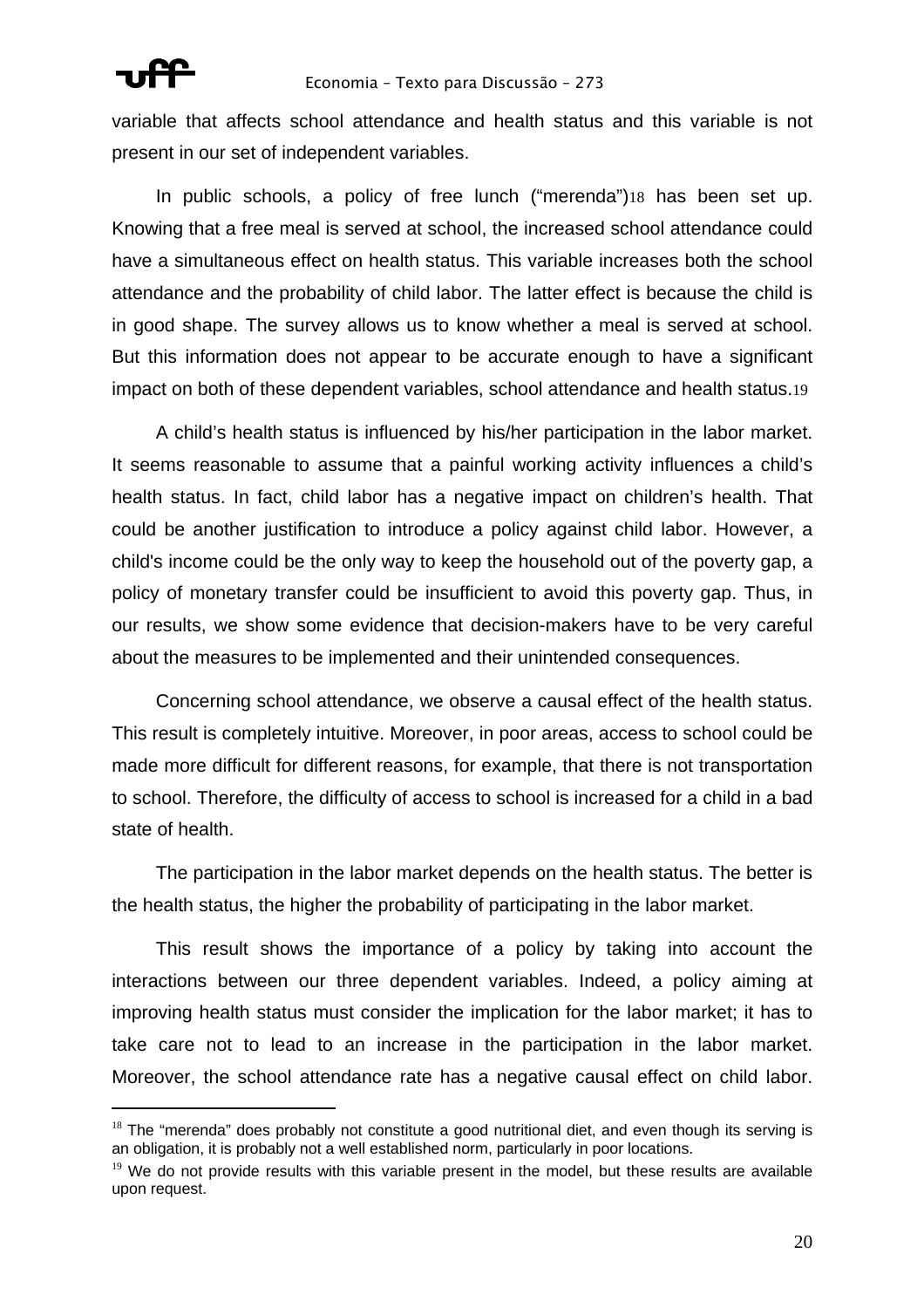$\overline{a}$ 

Therefore, a policy having a higher school attendance as goal improves the fight against child labor.

All these results show the importance of taking into account the interactions between child labor, health status and school attendance for a policy to be relevant.

We now propose to compare these results with those obtained in a partial, limited information model. First of all, we note that, in general, the standard errors are smaller when estimating a limited information model, which yields more significant coefficients (Table 9). We now focus on each dependent variable.

We find the same causal effect of the school attendance rate for child labor. The causal effect of the health status is not significant at the 5% level. This effect is significant and positive when estimating the full information model, which seems more intuitive.

We detect no causal effect of child labor and school attendance on health status, whereas a causal effect of child labor was highlighted in the full information model.<sup>20</sup> If we explain the health status by controlling for child labor, but not for school attendance, we then find the result of the full information model (at the significance level of 6%). This difference in the results could be due to a negative correlation between the school attendance rate and child labor. Note that we take the simultaneous effect into account in the full information model.

Finally, we show a causal effect of health status and child labor on school attendance. With the limited information model, it appears that child labor has a negative effect on school attendance that is not detected when estimating the full information model. However, the full information model shows a simultaneity effect between both of these variables, which is not accounted for in the limited information model, which can explain the different results.

The comparison between both limited and full information models highlights the importance of the simultaneity effect. Actually, we show that some effects that appear as causal in the limited information model are in fact simultaneous. Furthermore, the non-significance of some causal effects in the limited information

 $^{20}$  We made this estimation but we do not present this result in the paper, since our FIML does not consider school attendance in health equation.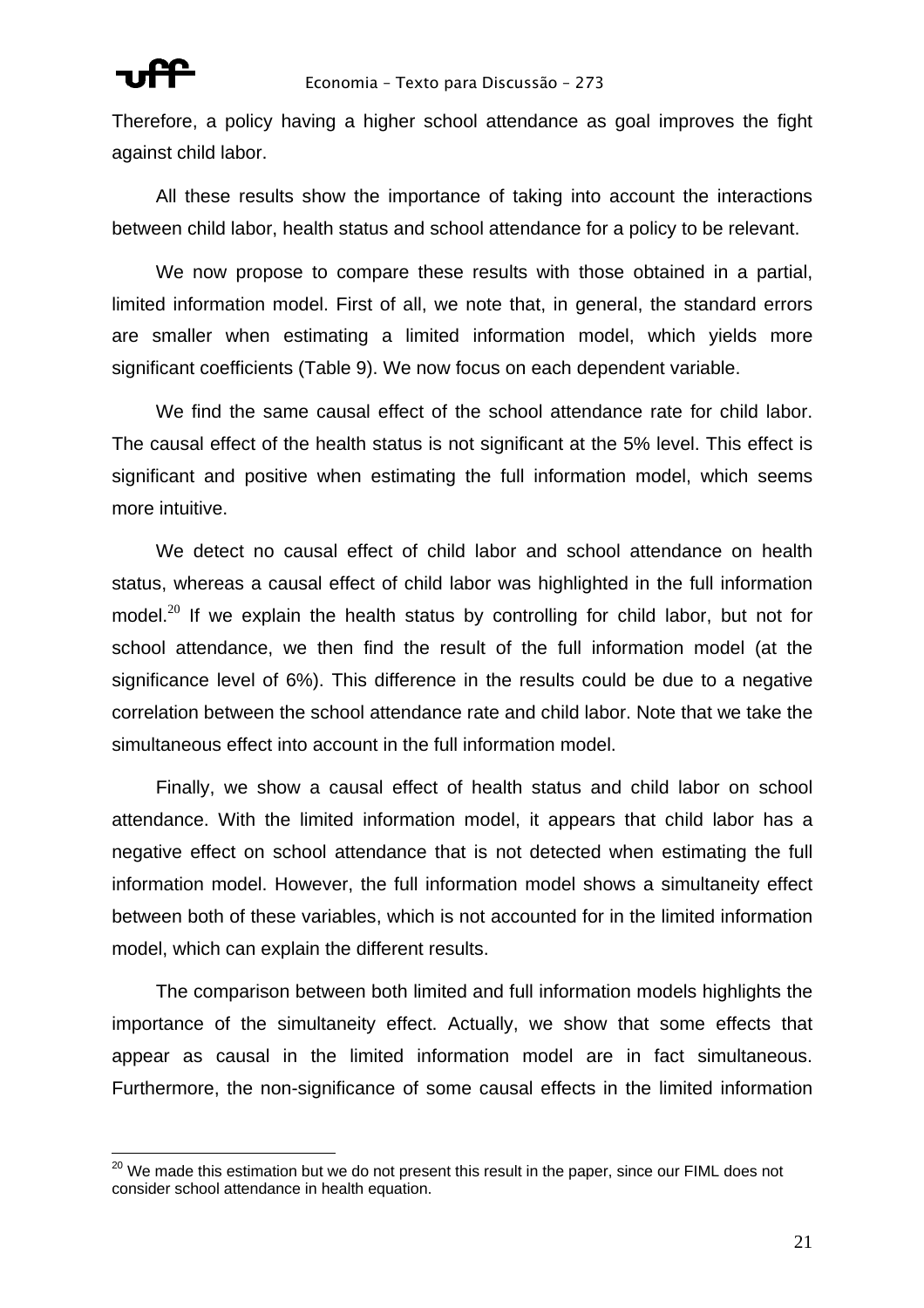

model can also be explained by the fact that simultaneous effects are not taken into account.

Table 7, 8 and 9

## **4. Conclusion**

This study highlights the complex interactions between three components: child labor, children's health and school attendance. An econometric estimation of only two of these three components could suffer from misspecification, especially from missing variables. Moreover, by comparing the partial, separate limited information model with the full information model, we show the importance of taking simultaneity effects into account. Several aspects influence children's human capital. Without a good knowledge of them, any policy may not be really efficient. Our results suggest that a health policy should not only restrict attention to variables affecting children's education, but also to variables impacting directly on health evaluation and on children's decision for labor market participation.

We demonstrated that a policy aiming at an increase in human capital should focus on some aspects of school attendance and also be concerned with children's health. In terms of household per capita income, we do not show what may be intuitively expected. A policy of monetary transfers has to be accompanied by a policy that improves living conditions. Variables focusing on mothers' condition, especially, education, play a significant role in explaining children's health. Mother's education has a positive effect on health, and moreover, more educated mothers are more conscious about the negative effects of child labor on their future life and the importance of school attendance. Since child labor has a negative effect on education, there is an indirect effect of mothers' education on children's education. The same is observed through children's education. The child's participation in the labor market is also influenced by his/her mother's occupation. Non-remunerated occupations create incentives to child labor. since a mother could ask her children to help her.

In order to reduce child labor, and consequently, to have an impact on children's education, an alternative could be to focus on families where the working mother is unpaid and living in rural areas. Another important instrument to increase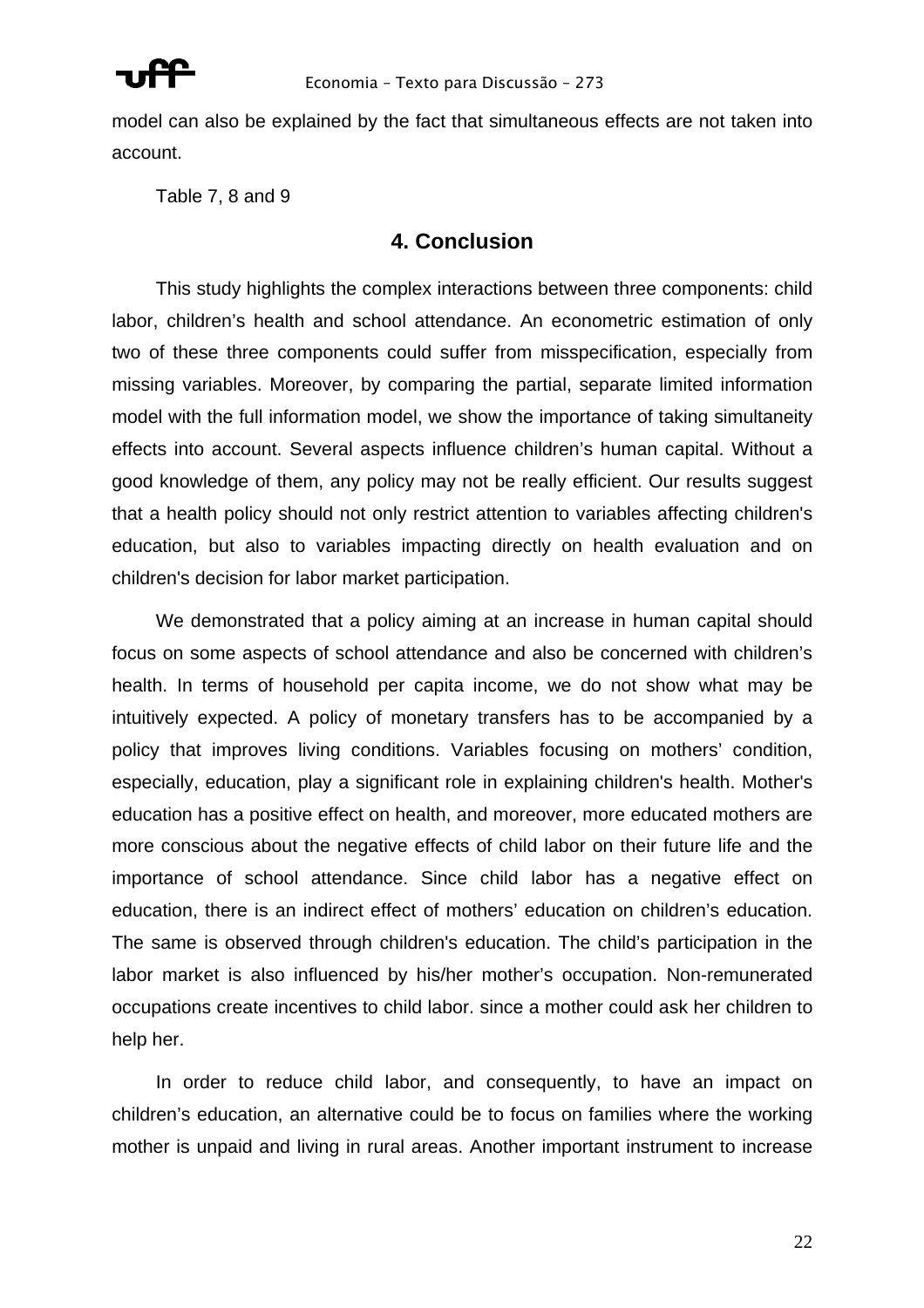

children's health and education, and to reduce child labor, seems to be a policy that focuses on living conditions.

One of the main conclusions of our article is that the development of children's human capital should consider both health and education, and particularly local living conditions. Another important conclusion is that the estimation of a full information model allows distinguishing simultaneity effects from causal ones.

## **5. References**

- ALDERMAN, H.; BEHRMAN, J. B.; LAVY, V. and MENON, R. (1997) *Child Nutrition. Child Health and School Enrollment: a longitudinal analysis*. *Policy Research Working Paper 1700*. The World Bank. Policy Research Department, jan.
- ALVES, D. e BELLUZO, W. (2004). *Child Health and Infant Mortality in Brazil*. *Anais do XXVI Encontro Brasileiro de Econometria*. João Pessoa: Sociedade Brasileira de Econometria, Dec.
- AMEMIYA, T. (1978). *The Estimation of a Simultaneous Equation Generalized Probit Model*. *Econometrica,* 46: 1193-1205.
- ANJOS, L.A., VEIGA G.V. and CASTRO, I.R.R. (1998). *Distribuição dos valores do índice de massa corporal da população brasileira até 25 anos*. *Revista Panam Salud Publica*. n.3(3), 164-173.
- ASHFORD, J. R. and SOWDEN, R. R. (1970). "*Multi-Variate Probit Analysis*". *Biometrics,* 26: 535—546.
- BARROS, R.; MENDONÇA, R. (1991). *Infância e adolescência no Brasil: as conseqüências da pobreza diferenciadas por gênero, faixa etária e região de residência*. *Pesquisa e Planejamento Econômico,* n. 21, ano 2, 355-376.
- BARROS, R.P. de et al. Determinantes do desempenho educacional no Brasil. *Texto para discussão do IPEA*. Rio de Janeiro: IPEA, n.834, 2001.
- BARROS, R.P. de; MENDONÇA, R.; VELAZCO, T. A pobreza é a principal causa do trabalho infantil no Brasil urbano? In: IPEA (ed.) *Economia brasileira em perspectiva 1996*. Rio de Janeiro: IPEA. v.2, 1996.
- BARROS, R.P.; LAM, D. (1993). Desigualdade de renda, desigualdade em educação e escolaridade das crianças no Brasil. *Pesquisa e Planejamento Econômico*. Rio de Janeiro: IPEA, v. 23, No.2. 56-98.
- BASU, K. A. (1999). *Child Labor: Cause. Consequences and Cure*. *Journal of Economic Literature,* 37, no.3, 1083-1119.
- BASU, K. A.; CHAU, N. H. (2003). *Targeting Child Labor in Debt Bondage: evidence, theory and policy implications*. **The World Bank Economic Review**. The International Bank for Reconstruction and Development: vol. 17, no. 2, 297-309.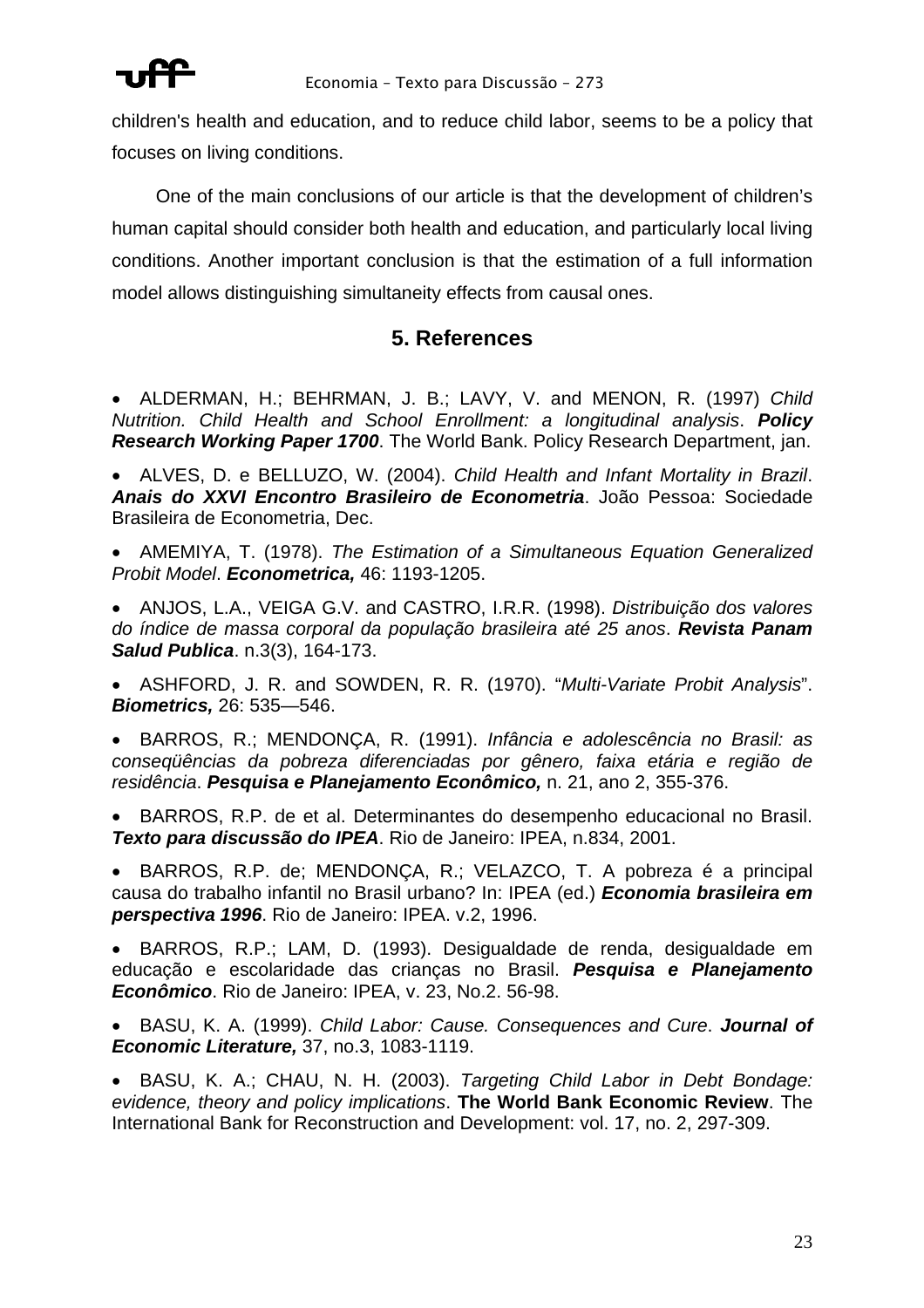

• BASU, K. A.; TZANNATOS, Z. (2003). *The Global Child Labor Problem: What do we know and what can we do? The World Bank Economic Review*. The International Bank for Reconstruction and Development: vol. 17, no. 2, 297-309.

• BECKER, G. (1964). *Human Capital: a theoretical and empirical analysis with special reference to education*. New York: Columbia University Press, 2 ed., 1975.

• BEHRMAN, J. R. and LAVY, V. (1994). *Children's Health and Achievement in School. LSMS Working Paper n# 104*. The World Bank, Washington D.C.

• BERGER, M. C.; LEIGH, J. P (1989). *Schooling, Self-Selection, and Health*. *The Journal of Human Resources,* vol. 24, no. 3, 433-455.

• BOCK, R. D. and GIBBONS, R. D. (1996). *High-Dimensional Multivariate Probit Analysis. Biometrics,* 52: 1183-1194.

• CARVALHO, I.E. (2000). Income Effects on Child Labor and School Enrollment in Brazil. *Doctoral dissertation*. Department of Economics of Massachusetts Institute of Technology, Jun.

• CORSEUIL, C. H.; SANTOS, D. D. and FOGUEL, M. N. (2001). *Decisões críticas em idades críticas: a escolha dos jovens entre estudo e trabalho no Brasil e em outros países da América Latina*. *Texto para discussão no. 797*. Rio de Janeiro: Instituto de Pesquisa Econômica Aplicada.

• DEATON, A. (2003). *Health, Inequality and Economic Development*. *Journal of Economic Literature.* American Economic Association, vol. 41(1), 113-158.

• EMERSON, P.; SOUZA, A.P. (2002). Birth order, child labor and school attendance in Brazil. *Vanderbilt University Working Paper*. Nashville: Department of Economics, Vanderbilt University, No. 02-W12, May.

• EMERSON, P.; SOUZA, A.P. (2000). Is there a Child Labor Trap? Inter-Generational Persistence of Child Labor in Brazil. *Economic development and cultural change*, v. 51, No.2, 98-128.

• GLEWWE, P. and JACOBY, H. G. (1995). *An Economic Analysis of Delayed Primary School Enrollment in a Low Income Country: The Role of Early Childhood Nutrition*. *The Review of Economics and Statistics,* vol. 77, no. 1, Feb, 156-169.

• GOMES-NETO, J.B. et al., (1997). Health and Schooling: evidence and policy implications for developing countries. *Economics of Education Review*, v. 16, No. 3.

• GOURIEROUX, C. and MONFORT, A. (1996) *Statistique et modèles économétriques.* 2nd ed., Economica, Paris.

• GOURIEROUX, C., LAFFONT, J. J. and MONFORT, A. (1980). *Coherency Conditions in Simultaneous Linear Equation Models with Endogenous Switching Regimes*. *Econometrica*. 48: 675-696.

• HECKMAN, J. J. (1978). *Dummy Endogenous Variables in a Simultaneous Equations System*. *Econometrica,* 46, 931-960.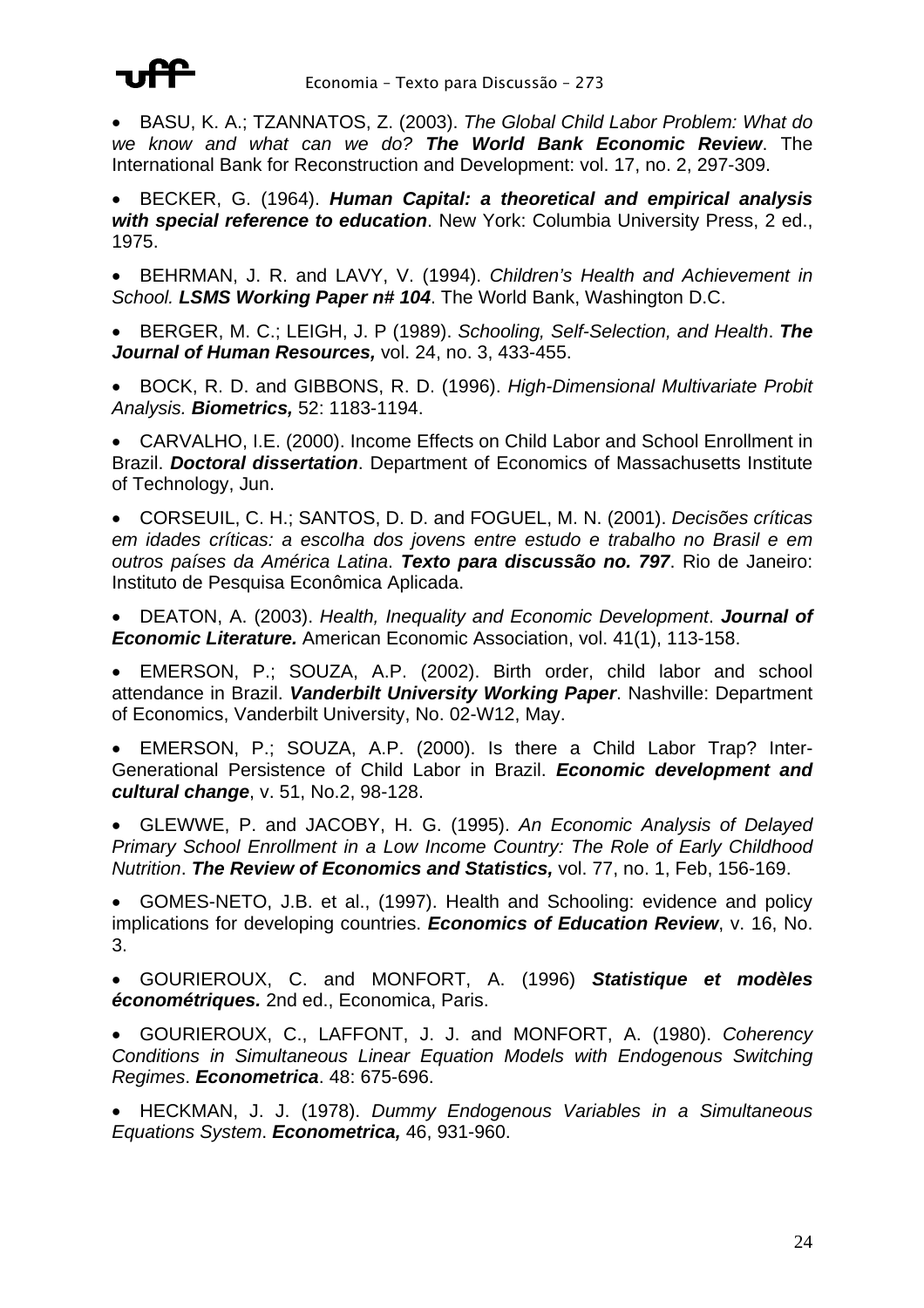

• HUGUENIN, J. (2004). *Multivariate Normal Distribution and Simultaneous Equation Probit Analysis*. Ph.D. Université de Lausanne, Switzerland.

• IDLER, E. and BENYAMINI, Y. (1997). *Self-rated health and mortality: a review of twenty-seven studies*. *Journal of Health and Social Behavior,* 38:21-37.

• JACOBY, H.G. (1994). *Borrowing Constraints and Progress through School: evidence from Peru*. *The Review of Economics and Statistics,* vol. 76, n. 1, Feb, 151-160.

• KASSOUF, A. L. (1994). *A demanda de saúde infantil no Brasil por região e setor*. *Pesquisa e Planejamento Econômico*. Rio de Janeiro: vol. 24, n. 2, 235- 260.

• KASSOUF, A. L. and SENOUR, B. (1996). *Direct and indirect effect of parental education on malnutrition among children in Brazil: a full income approach*. *Economic Development and Cultural Change*, 44, no.4, 817-838.

• KASSOUF, A.L. (2001) *Trabalho infantil* In "LISBOA, M. and MENEZES-FILHO, N. A. *Microeconomia e sociedade no Brasil*". Rio de Janeiro: Fundação Getúlio Vargas.

• MADDALA, G.S. (1983). *Limited Dependent and Qualitative Variables in Econometrics*. Cambridge: Cambridge University Press.

• MENEZES-FILHO, N.A. (coordinator) [et al.]. (2002). Adolescents in Latin America and the Caribbean: examining time allocation decisions with cross-country micro data. *Research Network Working Paper*, R.470, Inter America Development Bank.

• SATZ, D. (2003). Child Labor: a Normative Perspective. *The World Bank Economic Review*. The International Bank for Reconstruction and Development: vol. 17, no. 2, 297-309.

• SICKLES, R. C. and TAUBMAN, P. (1986). "An Analysis of the Health and Retirement Status of the Elderly". *Econometrica,* 54: 1339-1356.

• THOMAS, D. and STRAUSS, J. (1998). Health, Nutrition and Economic Development. *Journal of Economic Literature*, vol. 36, no. 2, Jun, 766-817.

• THOMAS, D.; STRAUSS, J.; HENRIQUES, M.H. (1991). How does mother's education affect child height? *The Journal of Human Resources*, vol. 26, no. 2, 183-211.

• VAN DOORSLAER, E and GERDTHAM (2003). Does inequality in self-assessed health predict inequality in survival by income? Evidence from Swedish data. *Social Science and Medicine*, 57 (9): 1621-1629.

• VASCONCELLOS, L. A. (2005). Relação entre freqüência escolar e renda familiar no Brasil – 1981 a 1999. *Pesquisa e Planejamento Econômico*. Rio de Janeiro: IPEA, v. 35, No. 2, Aug, 67-89.

• VERONA, A.P. de A. A. (2004). Relação entre fecundidade e educação dos filhos: um experimento natural usando gêmeos. *Dissertação de mestrado em demografia*. Belo Horizonte: CEDEPLAR/FEA-UFMG.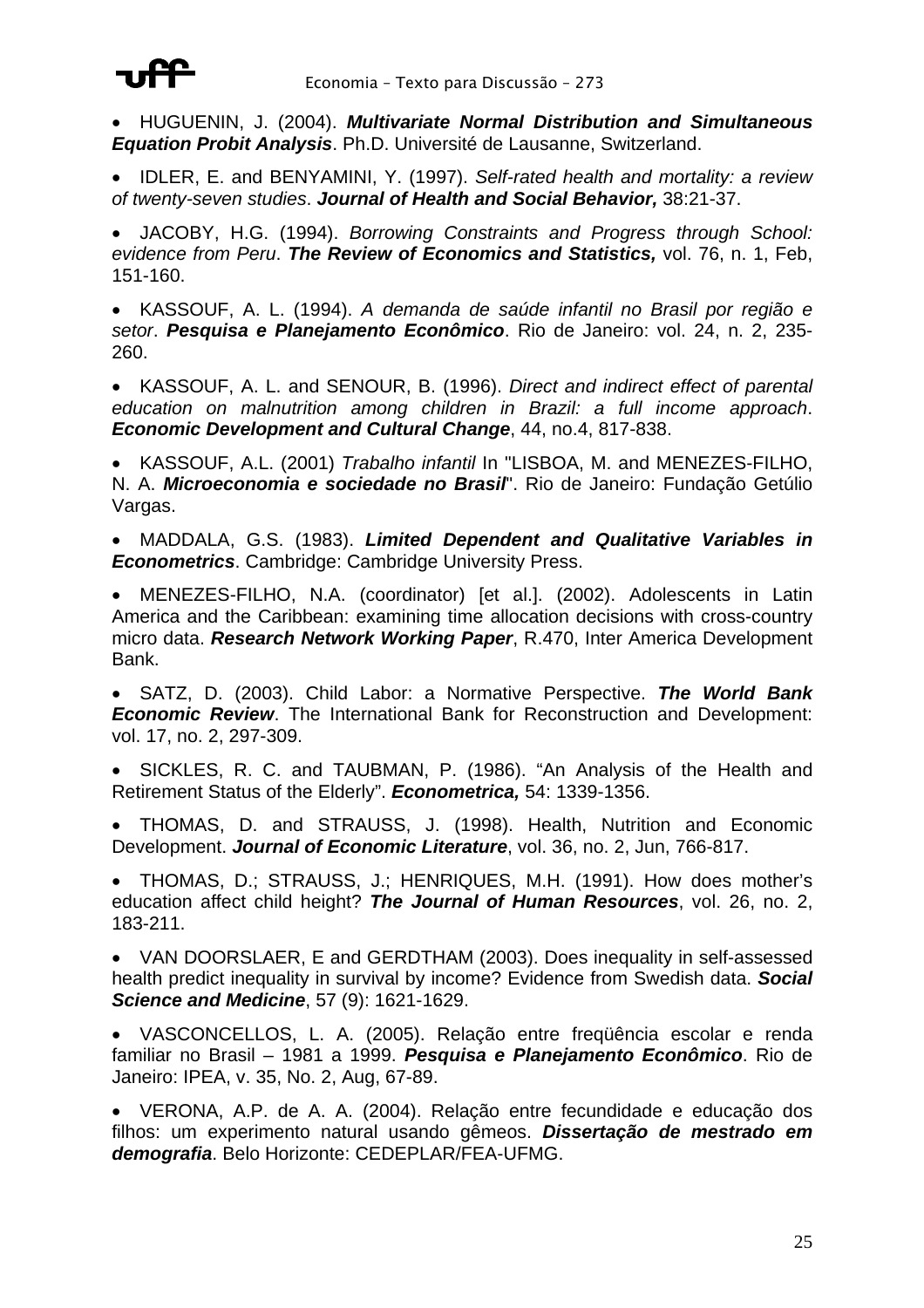

• WHO (2005). Quantitative Techniques for Health Equity Analysis. *Technical*  **Note. No.2.** <http:/www.who.int>. Aug.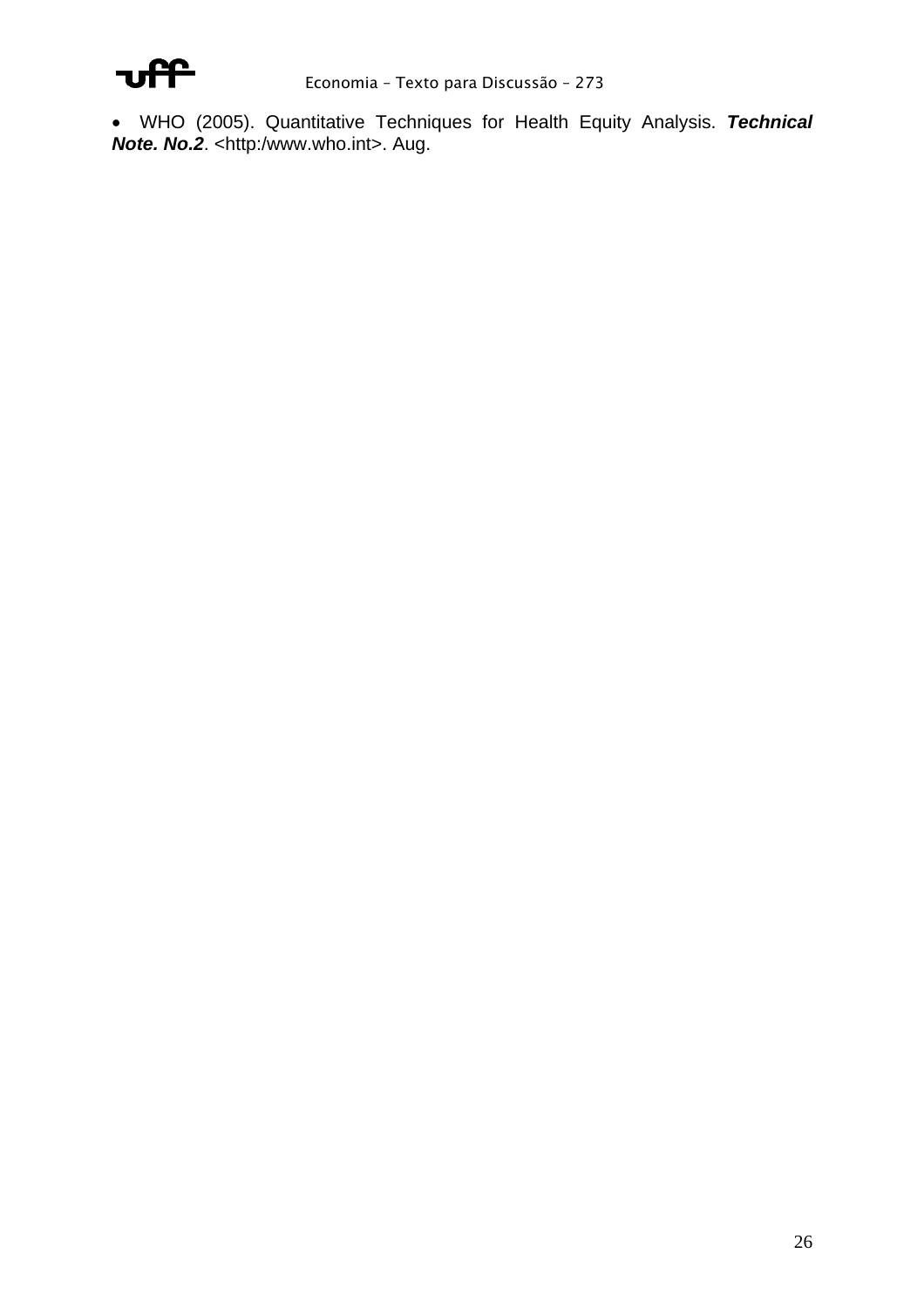

### **Appendix 0: Variables**

For each child, the dependent (endogenous) variables are the following:

- *work*: working status. with value 1 if the child is working. and value 0 otherwise;
- *fldwhohaz*: health indicator. measured by height for age z-score (see section 2.2 for definition);
- *freq2*: education indicator. measured by school absenteeism (see section 2.3 for definition)
- And. again for each child. the independent variables are the following:
- *age*: between 7 and 14 years;
- *sex*: value 1 for boys and value 0 for girls;
- *race*: indicator of the race as defined by being non-white with value 1 or white with value 0;
- *condlocal*: the condition or state of repair of the household, with value 1 if excellent or good. and value 0 otherwise;
- *clincome:* four classes of per capita household income: value 1 (*rfpc*<=38.443), value 2 (*rfpc*>38.443 and *rfpc*<=90.992), value 3 (*rfpc*>90.992 reais and *rfpc*<=224.3333) and value 4 (*rfpc*>224.3333), with *rfpc* being the household income in *reais* (1 US\$ = 3.10 R\$. or 1 R\$ = 0.32 US\$);
- *edm*: dummy variable for the education level of the mother (value 0 without any education, value 1 with incomplete elementary school or up to the 3rd grade of elementary school, value 2 with completed elementary school or through the 4th grade of elementary school, value 3 with incomplete lower elementary education or 5th to 7th grades of elementary school, value 4 with completed lower elementary education or completed elementary school, value 5 for those mothers who have completed at least the upper education level or incomplete high school education);
- *unpaidm*: indicator of the mother's working status, with value 1 if mother is an unpaid worker, and value 0 otherwise;
- *estabm*: indicator of the mother's job status, with value 1 if she has a formal job (employees in the private sector with a formal registration, employers, employees in the public sector, including the military), and value 0 otherwise;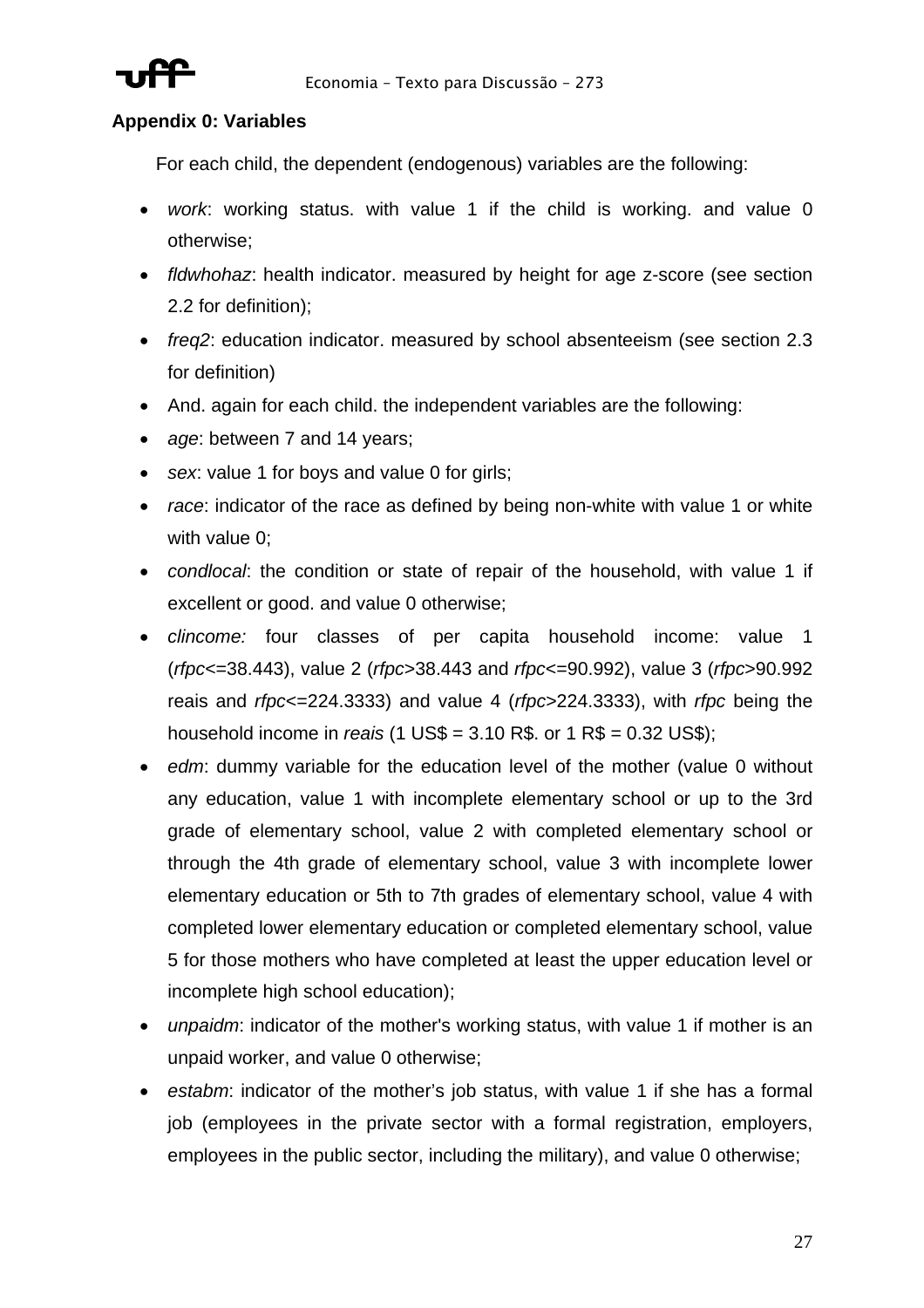

- *rural*: urbanization indicator, with value 1 for rural area and value 0 for urban area (reference);
- *north*: regional indicator, with value 1 for the Northeast region and value 0 for the Southeast region (reference);
- *food14*: socioeconomic indicator, measured by household expenses with food (per capita), in logarithm;
- *cronic*: indicator of chronic disease, with value 1 if child reports a chronic disease, and value 0 otherwise;
- *water*: living condition indicator, with value 1 if the house has filtered water, and value 0 otherwise;
- *electric*: living condition indicator, with value 1 if the house has electric supply, and value 0 otherwise.
- *med*: number of medical doctors (or similar occupations) in the area where the child lives;
- *ofertapn*: number of elementary school teachers in the area where the child lives.
- *carteira*: % of schools in the geographical area where the child lives which have at least one desk for the students in the classroom.
- *bemescol*: indicator of school resources, it is constructed from the sum of points for each positive answer to the questionnaire: if the school has books for the students (1 point). items for the students (2 points), videos for the students (4 points), TV set (8 points), computer (16 points), lab (32 points) and other equipment for education (64 points).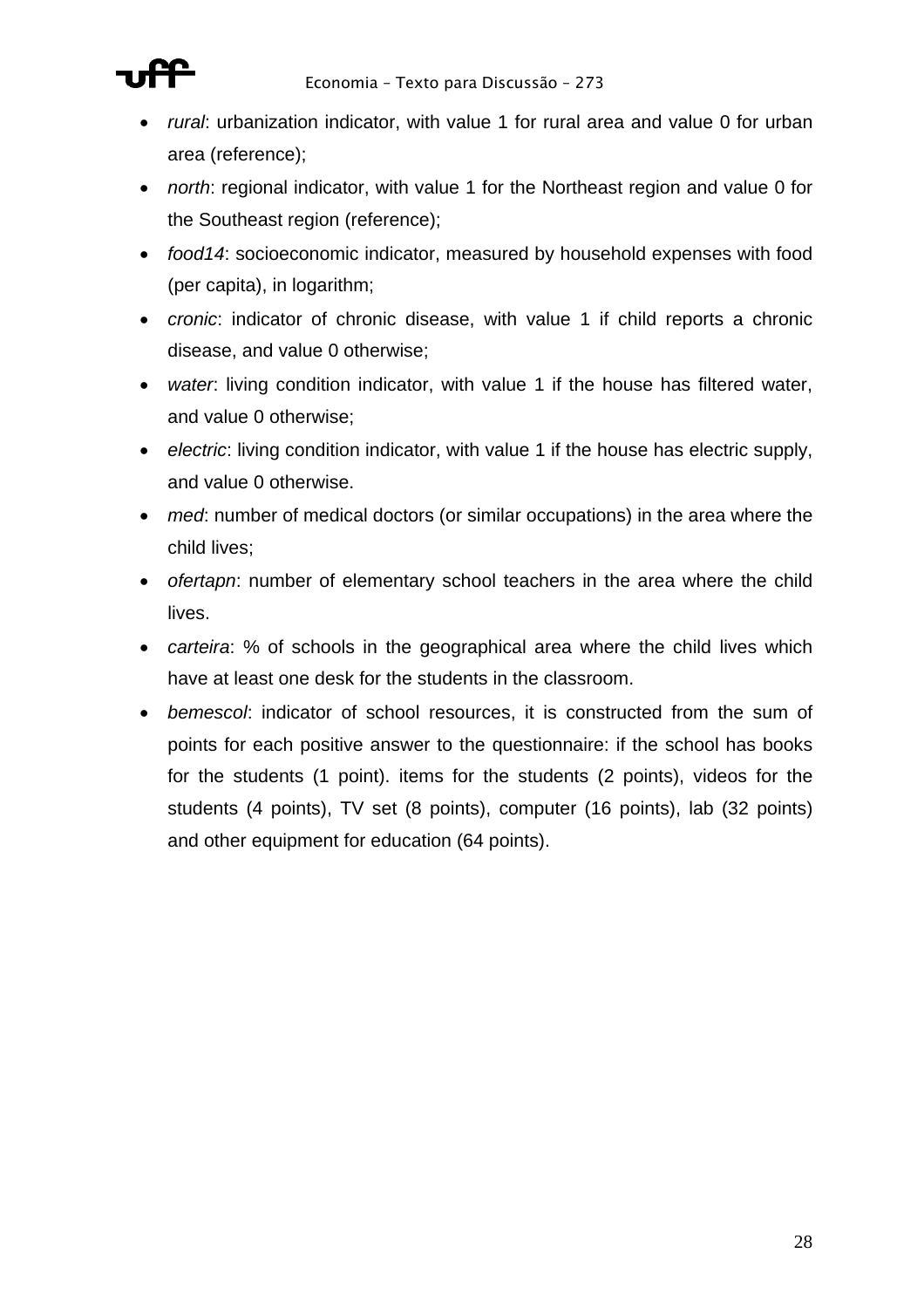

|                                                                                                                                                                                                                                        | <b>Northeast</b> | <b>Southeast</b> | Urban | Rural | <b>Total</b> |
|----------------------------------------------------------------------------------------------------------------------------------------------------------------------------------------------------------------------------------------|------------------|------------------|-------|-------|--------------|
| Number of households in the sample                                                                                                                                                                                                     | 1,008            | 832              | 473   | 1,367 | 1,840        |
| Total sample (Children 7 to 14 years old)                                                                                                                                                                                              | 1,762            | 1,325            | 2,159 | 928   | 3,087        |
| family per capita income (mean) (in US\$)                                                                                                                                                                                              | 57.62            | 92.88            | 93.51 | 24.48 | 72.75        |
| <b>Family Characteristics</b>                                                                                                                                                                                                          |                  |                  |       |       |              |
| % children whose mother or father have an agricultural<br>occupation                                                                                                                                                                   | 28.6             | 19.6             | 4.6   | 71.4  | 24.7         |
| % children who have an illiterate father                                                                                                                                                                                               | 34.0             | 15.4             | 14.3  | 52.0  | 25.8         |
| % children who have an illiterate mother                                                                                                                                                                                               | 28.2             | 13.0             | 12.5  | 43.0  | 21.6         |
| Family size                                                                                                                                                                                                                            | 5.7              | 5.1              | 5.0   | 6.4   | 5.4          |
| Average age of our sample                                                                                                                                                                                                              | 10.6             | 10.6             | 10.6  | 10.7  | 10.6         |
| <b>Standards of Living</b>                                                                                                                                                                                                             |                  |                  |       |       |              |
| % children living in a house with filtered water                                                                                                                                                                                       | 46.6             | 71.9             | 65.3  | 39.2  | 57.5         |
| % children living in a house with sewage system                                                                                                                                                                                        | 26.6             | 58.0             | 55.0  | 5.2   | 40.0         |
| % children living in a house with electric supply                                                                                                                                                                                      | 83.0             | 93.4             | 99.5  | 59.4  | 87.4         |
| % children living in a house where primary material of the<br>outside walls is finished wood                                                                                                                                           | 83.4             | 94.3             | 94.4  | 73.5  | 88.1         |
| % children living in a house where primary flooring material is<br>adequate                                                                                                                                                            | 25.8             | 51.4             | 47.9  | 11.1  | 36.8         |
| % children living in a house where primary roofing material is<br>adequate                                                                                                                                                             | 95.9             | 99.1             | 99.3  | 92.6  | 97.3         |
| % children living in a house where the street on which the<br>residence is located is asphalt or paving stone                                                                                                                          | 40.2             | 58.6             | 65.9  | 6.8   | 48.1         |
| % children living in a house where the garbage is collected                                                                                                                                                                            | 54.0             | 68.8             | 81.4  | 11.3  | 60.4         |
| Mean number of rooms in the household                                                                                                                                                                                                  | 3.9              | 3.6              | 3.7   | 4.0   | 3.8          |
| % children living in a house with excellent or good conditions                                                                                                                                                                         | 30.3             | 44.2             | 43.5  | 19.2  | 36.2         |
| % children living in a house located in regulated<br>condominium of houses and apartments or separate building<br>Source: Tabulation made from the 1996/1997 PPV database. Proportions were calculated using the weight and the survey | 93.2             | 95.3             | 92.7  | 97.4  | 94.1         |
| sample design.                                                                                                                                                                                                                         |                  |                  |       |       |              |

**Table 1: Some characteristics of the sample**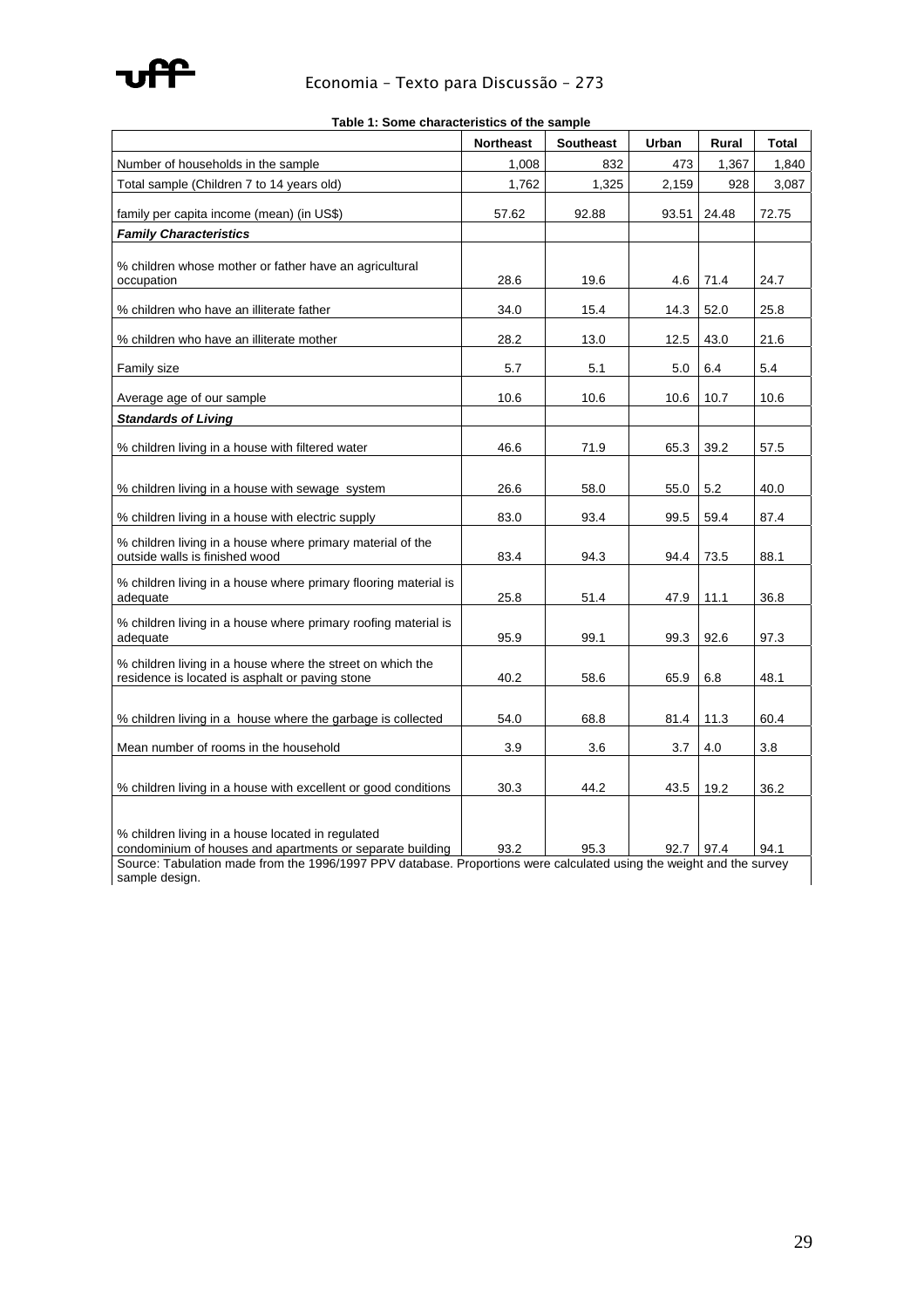

| Table 2: Height for age z score - children aged 7 to 14 years |                    |                  |                  |         |         |                 |  |  |  |  |
|---------------------------------------------------------------|--------------------|------------------|------------------|---------|---------|-----------------|--|--|--|--|
|                                                               |                    | <b>Northeast</b> | <b>Southeast</b> | Rural   | Urban   | All regions (a) |  |  |  |  |
| <b>Sample</b>                                                 | # obs.             | 1,762            | 1.325            | 928     | 2.159   | 3,087           |  |  |  |  |
| Z-score for Height for Age                                    | mean               | $-0.57$          | $-0.21$          | $-0.84$ | $-0.22$ | $-0.41$         |  |  |  |  |
|                                                               | $Z-score < -1$ (%) | 34.11            | 24.45            | 43.21   | 24.27   | 29.96           |  |  |  |  |
|                                                               | Z-score $< -2$ (%) | 10.90            | 8.53             | 15.09   | 7.64    | 9.88            |  |  |  |  |
|                                                               | $Z-score < -3$ (%) | 2.27             | 3.55             | 3.34    | 2.59    | 2.82            |  |  |  |  |

### **Table 2: Height for age z score - children aged 7 to 14 years**

Source: Tabulation made from the 1996/1997 PPV

database.

Notes: (a) All regions and rural and urban areas computed together.

(b) Rural and urban areas include the southeast and the northeast regions.

(\*) We excluded 20 children whose parent's economic activity was not available.

#### **Table 3: Educational characteristics of our sample - children aged 7 to 14 years**

|                                                    |                    | <b>Northeast</b> | <b>Southeast</b> | Rural | Urban | All regions (a) |
|----------------------------------------------------|--------------------|------------------|------------------|-------|-------|-----------------|
| Sample                                             | # obs.             | 1,762            | 1,325            | 9,28  | 2,159 | 3,087           |
| School Absenteeism (%)<br>Number of days of school |                    |                  |                  |       |       |                 |
| absence                                            | $= 30$             | 3.35             | 1.36             | 1.29  | 3.01  | 2.49            |
|                                                    | $<$ 30 and $>=$ 20 | 1.25             | 0.91             | 0.86  | 1.20  | 1.10            |
|                                                    | $< 20$ and $>= 10$ | 2.67             | 1.06             | 2.48  | 1.76  | 1.98            |
|                                                    | $< 10$ and $>= 1$  | 21.06            | 22.87            | 22.20 | 21.68 | 21.83           |
|                                                    | zero               | 63.00            | 68.53            | 58.41 | 68.36 | 65.37           |
|                                                    | % not enrolled     | 8.68             | 5.28             | 14.76 | 3.98  | 7.22            |

Source: Tabulation made from the 1996/1997 PPV database.

#### **Table 4: Child Labor - children aged 7 to 14 years**

|               |         | <b>Regions</b>   |                  | <b>Areas</b> |       |                 |
|---------------|---------|------------------|------------------|--------------|-------|-----------------|
|               |         | <b>Northeast</b> | <b>Southeast</b> | Rural        | Urban | All regions (a) |
| <b>Sample</b> | # obs.  | 1,762            | 1,325            | 928          | 2,159 | 3,087           |
| Labor         | # labor | 264              | 92               | 240          | 116   | 356             |
|               | % labor | 14.98            | 6.94             | 25.86        | 5.37  | 11.53           |

Source: Tabulation made from the 1996/1997 PPV database.

Notes: (a) All regions and rural and urban areas computed together.

(b) Rural and urban areas include the southeast and northeast regions

(\*) We excluded 20 children whose parent's economic activity was not available.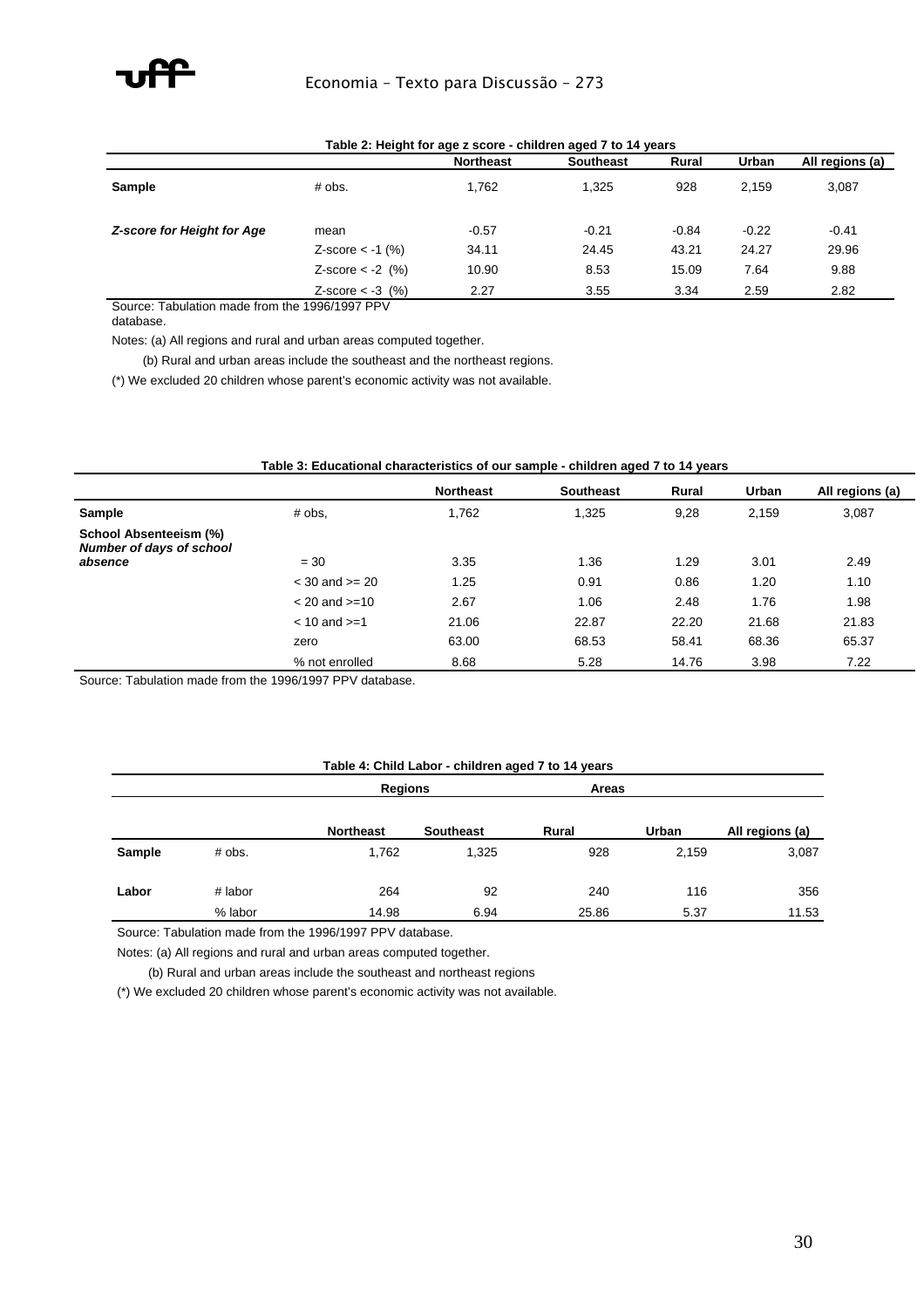

|                                      |                    | Children who work | Children who do not<br>work |
|--------------------------------------|--------------------|-------------------|-----------------------------|
| <b>Height for Age z-score</b>        | mean               | $-0.80$           | $-0.36$                     |
|                                      | Z-score $<$ -1 (%) | 44.14             | 30.61                       |
|                                      | Z-score $<$ -2 (%) | 15.12             | 10.02                       |
| <b>Education</b>                     | % enrolled         | 83.15             | 94.03                       |
| <b>School Absenteeism</b>            |                    |                   |                             |
| Number of days of school absence (%) | $= 30$             | 2.49              | 2.56                        |
|                                      | $<$ 30 and $>=$ 20 | 1.10              | 1.17                        |
|                                      | $< 20$ and $>= 10$ | 1.98              | 1.61                        |
|                                      | $< 10$ and $>= 1$  | 21.83             | 21.64                       |
|                                      | zero               | 65.37             | 67.05                       |

#### **Table 5: Relations between health, labor and education - children aged 7 to 14 years**

Source: Tabulation made from the 1996/1997 PPV database.

Notes: (a) All regions and rural and urban areas computed together, (b) Rural and urban areas include the southeast and northeast regions. (\*) We excluded 20 children whose parent's economic activity was not available.

| Table 6: Relations between health, labor and education - children aged 7 to 14 years |
|--------------------------------------------------------------------------------------|
|--------------------------------------------------------------------------------------|

|                                      |                       | Children with z-<br>score $< -1$ | Children with z-<br>score $< -2$ | Children with z-<br>score $< -3$ |
|--------------------------------------|-----------------------|----------------------------------|----------------------------------|----------------------------------|
| <b>Education</b>                     | % enrolled            | 88.1                             | 86.23                            | 80.46                            |
| <b>School Absenteeism</b>            |                       |                                  |                                  |                                  |
| Number of days of school absence (%) | $= 30$                | 3.68                             | 4.26                             | 3.45                             |
|                                      | $<$ 30 and $>=$<br>20 | 0.97                             | 0.66                             | $\mathbf 0$                      |
|                                      | $< 20$ and $>= 10$    | 2.7                              | 2.62                             | 3.45                             |
|                                      | $< 10$ and $>= 1$     | 20.43                            | 19.02                            | 21.84                            |
|                                      | zero                  | 60.32                            | 59.67                            | 51.72                            |

Source: Tabulation made from the 1996/1997 PPV database.

Notes: (a) All regions and rural and urban areas computed together, (b) Rural and urban areas include the southeast and northeast regions. (\*) We excluded 20 children whose parent's economic activity was not available.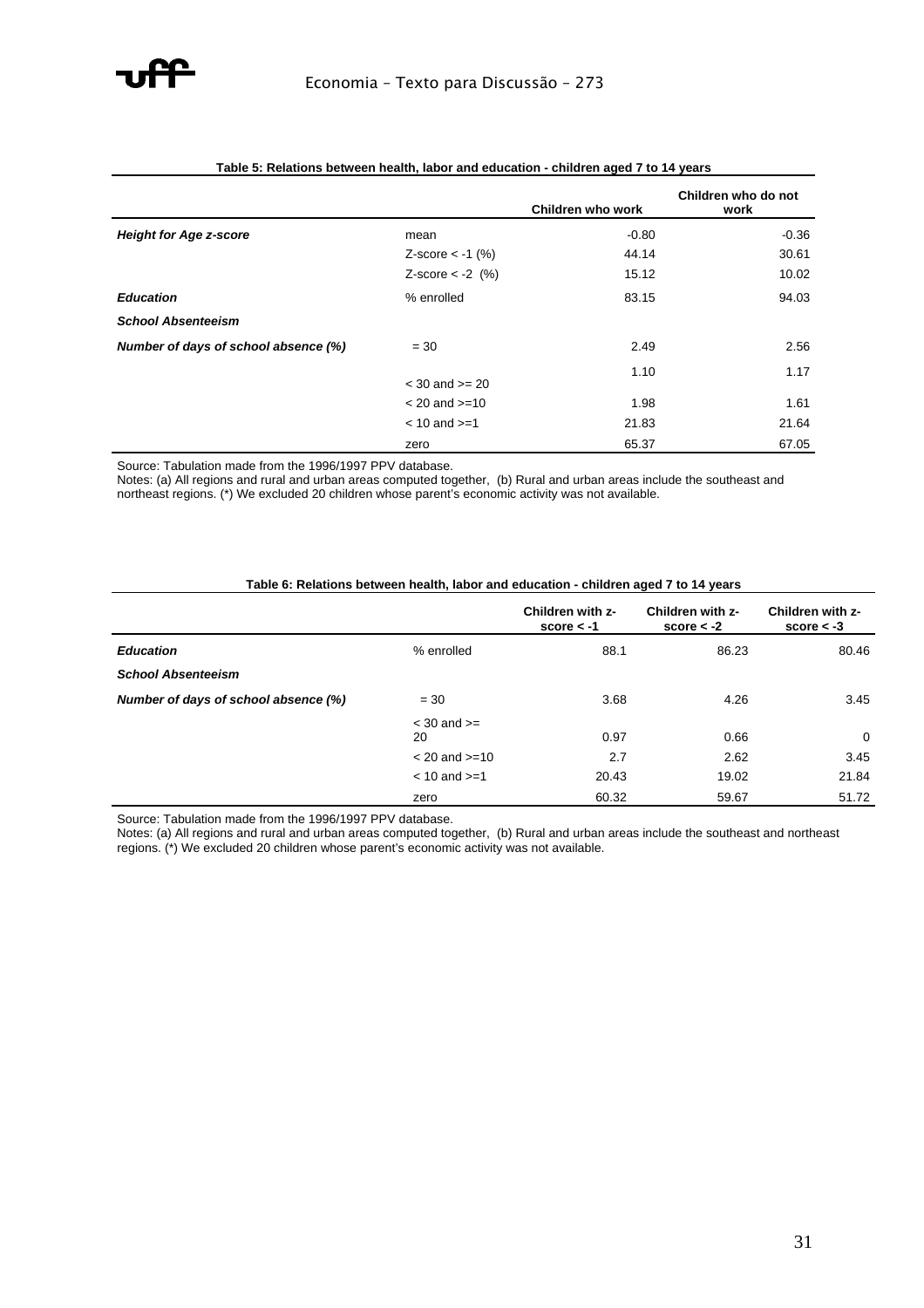|                                                                        |            | <b>Equation #1</b>        |         |           | <b>Equation #2</b>                  |         |                                       | <b>Equation #3</b> |         |  |
|------------------------------------------------------------------------|------------|---------------------------|---------|-----------|-------------------------------------|---------|---------------------------------------|--------------------|---------|--|
| <b>Variable</b>                                                        |            | Dependent Variable: labor |         |           | Dependent Variable: health (fldhaz) |         | Dependent Variable: education (freq2) |                    |         |  |
|                                                                        |            | <b>Standard</b>           |         |           | <b>Standard</b>                     |         | <b>Standard</b>                       |                    |         |  |
|                                                                        | Coef.      | error                     | P-Value | Coef.     | error                               | P-Value | Coef.                                 | error              | P-Value |  |
| Constant                                                               | 2.2828     | 2.0638                    | 0.2687  | $-0.9057$ | 0.2048                              | 0.0000  | 3.5715                                | 1.1900             | 0.0027  |  |
| Age                                                                    | 0.2698     | 0.0279                    | 0.0000  | $-0.0110$ | 0.0151                              | 0.4658  | 0.0215                                | 0.0387             | 0.5787  |  |
| Boy                                                                    | 0.5164     | 0.1150                    | 0.0000  | $-0.0294$ | 0.0454                              | 0.5163  | 0.0619                                | 0.1053             | 0.5565  |  |
| Non white                                                              | 0.2681     | 0.2301                    | 0.2439  | 0.2731    | 0.0884                              | 0.0020  | $-0.4186$                             | 0.3655             | 0.2521  |  |
| The condition or state of repair of<br>the residence is excellent/good | 0.1027     | 0.1519                    | 0.4990  | 0.1668    | 0.0466                              | 0.0003  | $-0.2366$                             | 0.2269             | 0.2969  |  |
| Per capita household income                                            |            |                           |         |           |                                     |         |                                       |                    |         |  |
| $>$ R\$ 38.44 and $\leq$ R\$ 90.99                                     | 0.1728     | 0.1950                    | 0.3755  | 0.2340    | 0.0520                              | 0.0000  | $-0.3973$                             | 0.3160             | 0.2086  |  |
| $>R$$ 90.99 and $\leq$ R\$ 224.33                                      | 0.3210     | 0.2286                    | 0.1603  | 0.3342    | 0.0598                              | 0.0000  | $-0.5187$                             | 0.4396             | 0.2381  |  |
| $>$ R\$ 224.33                                                         | 0.3478     | 0.2616                    | 0.1838  | 0.3768    | 0.0740                              | 0.0000  | $-0.5822$                             | 0.5075             | 0.2513  |  |
| <b>Mother's education</b>                                              |            |                           |         |           |                                     |         |                                       |                    |         |  |
| 4 years of education                                                   | 0.2306     | 0.2054                    | 0.2615  | 0.1536    | 0.0527                              | 0.0035  | $-0.1278$                             | 0.2055             | 0.5341  |  |
| 5 to 7 years of education                                              | 0.3442     | 0.2528                    | 0.1733  | 0.2233    | 0.0734                              | 0.0023  | $-0.1822$                             | 0.2841             | 0.5213  |  |
| more than 8 years of education                                         | $-0.0712$  | 0.2349                    | 0.7617  | 0.1940    | 0.0685                              | 0.0046  | $-0.1800$                             | 0.2678             | 0.5014  |  |
| Mother was an unpaid worker                                            | 0.8322     | 0.2214                    | 0.0002  |           |                                     |         |                                       |                    |         |  |
| Mother had a formal job                                                | 0.1962     | 0.1367                    | 0.1513  |           |                                     |         |                                       |                    |         |  |
| Rural area                                                             | 0.5345     | 0.1245                    | 0.0000  |           |                                     |         |                                       |                    |         |  |
| height for age z-score                                                 | 0.3671     | 0.0957                    | 0.0001  |           |                                     |         | 1.9633                                | 1.1595             | 0.0904  |  |
| school attendance (freq2)                                              | $-2.2703$  | 0.6562                    | 0.0005  |           |                                     |         |                                       |                    |         |  |
| log of total expenses per capita in                                    |            |                           |         |           |                                     |         |                                       |                    |         |  |
| food                                                                   |            |                           |         | 0.0006    | 0.0004                              | 0.1016  |                                       |                    |         |  |
| child reports a chronic disease                                        |            |                           |         | 0.0043    | 0.0245                              | 0.8613  |                                       |                    |         |  |
| house has filtered water                                               |            |                           |         | 0.0670    | 0.0455                              | 0.1410  |                                       |                    |         |  |
| med                                                                    |            |                           |         | 0.0002    | 0.0001                              | 0.0650  |                                       |                    |         |  |
| child labor                                                            |            |                           |         | $-0.1408$ | 0.0464                              | 0.0024  | 0.2493                                | 0.2362             | 0.2912  |  |
| the house has electric light                                           |            |                           |         |           |                                     |         | 0.1562                                | 0.0806             | 0.0525  |  |
| <b>OFERTAPN</b>                                                        |            |                           |         |           |                                     |         | 0.0000                                | 0.0000             | 0.0039  |  |
| <b>CARTEIRA</b>                                                        |            |                           |         |           |                                     |         | 1.1539                                | 0.4679             | 0.0137  |  |
| <b>BEMESCOL</b>                                                        |            |                           |         |           |                                     |         | $-0.0001$                             | 0.0004             | 0.7911  |  |
| var                                                                    |            |                           |         | 0.9103    | 0.0430                              |         | 4.2705                                | 4.0956             |         |  |
| corr1&3                                                                | 0.4214     | 0.2391                    | 0.0780  |           |                                     |         |                                       |                    |         |  |
| corr2&3                                                                | $-0.8874$  | 0.1444                    | 0.0000  |           |                                     |         |                                       |                    |         |  |
| Log-Likelihood                                                         | -8274.0664 |                           |         |           |                                     |         |                                       |                    |         |  |
| Observations                                                           | 2807.0000  |                           |         |           |                                     |         |                                       |                    |         |  |

### **TABLE 7 - Three-Equations Simult. Maximum Likelihood Linear-Probit Estimation**

Source: PPV/IBGE 1996/97.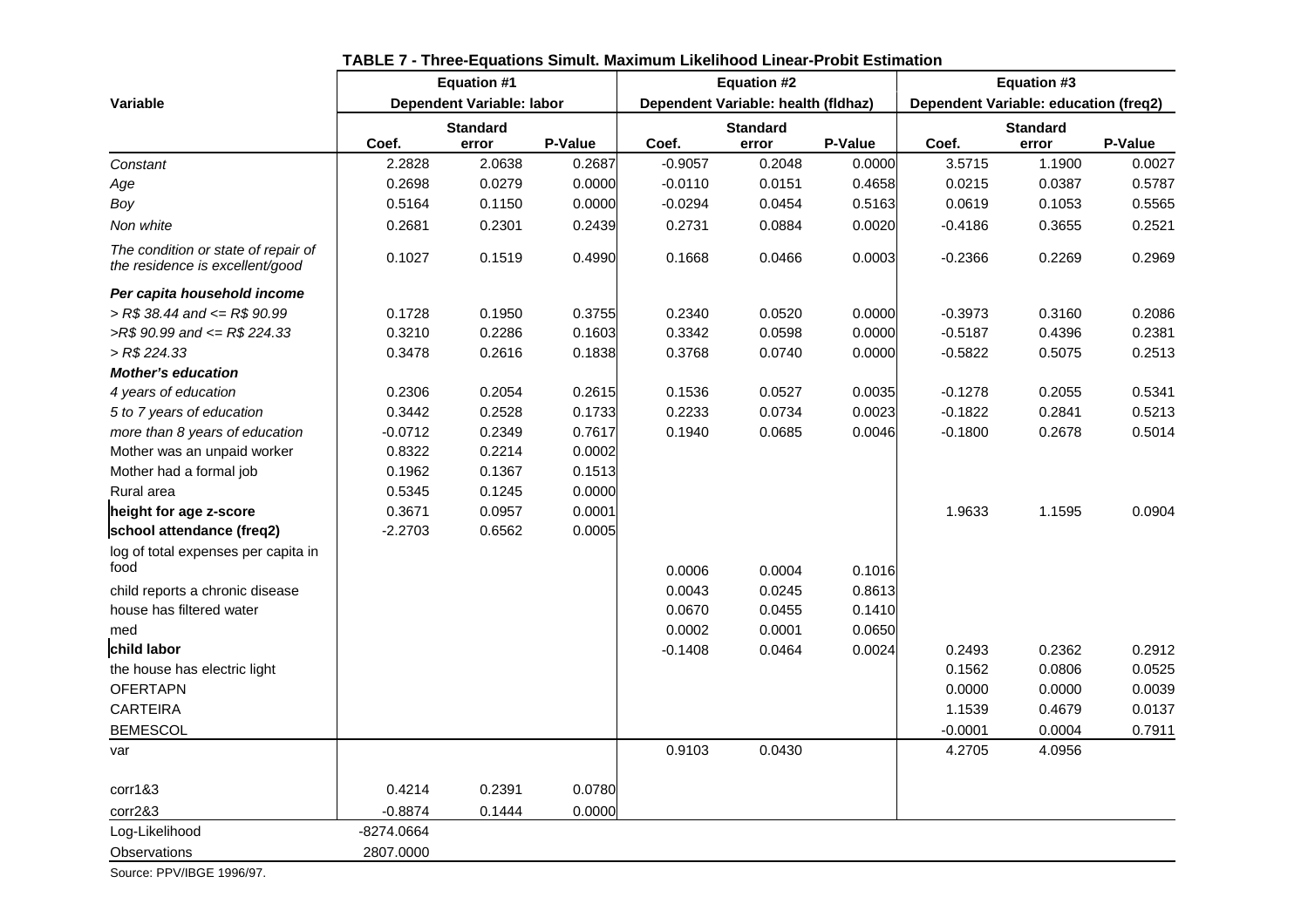#### **TABLE 8: Marginal Effects and elasticities for the variables of the Model**

#### **Three-Equations Simult. Maximum Likelihood Linear-Probit Estimation**

|                                                                     | <b>Marginal Effects</b> |               |          | <b>Elasticities</b> |              |               |          |              |
|---------------------------------------------------------------------|-------------------------|---------------|----------|---------------------|--------------|---------------|----------|--------------|
| Variable                                                            | <b>LABOR</b>            | <b>FLDHAZ</b> | FREQ2    | <b>Total</b>        | <b>LABOR</b> | <b>FLDHAZ</b> | FREQ2    | <b>Total</b> |
| Age                                                                 | 0.025                   | $-0.049$      | $-0.007$ | $-0.015$            | 6.035        | 1.766         | $-0.023$ | 22.805       |
|                                                                     | 0.002                   | 0.008         | 0.009    | 0.003               |              |               |          |              |
| Boy                                                                 | 0.046                   | $-0.100$      | $-0.009$ | $-0.030$            |              |               |          |              |
|                                                                     | 0.007                   | 0.035         | 0.036    | 0.007               |              |               |          |              |
| Non white                                                           | 0.010                   | 0.259         | 0.115    | 0.043               |              |               |          |              |
|                                                                     | 0.017                   | 0.084         | 0.073    | 0.018               |              |               |          |              |
|                                                                     | $-0.004$                | 0.173         | 0.092    | 0.025               |              |               |          |              |
| The condition or state of repair of the residence is excellent/good | 0.009                   | 0.044         | 0.037    | 0.007               |              |               |          |              |
| Per capita household income                                         |                         |               |          |                     |              |               |          |              |
| $>$ R\$ 38.44 and $\leq$ R\$ 90.99                                  | 0.012                   | 0.217         | 0.059    | 0.032               |              |               |          |              |
|                                                                     | 0.011                   | 0.050         | 0.066    | 0.009               |              |               |          |              |
| >R\$ 90.99 and <= R\$ 224.33                                        | 0.013                   | 0.315         | 0.134    | 0.049               |              |               |          |              |
|                                                                     | 0.013                   | 0.057         | 0.061    | 0.012               |              |               |          |              |
| > R\$ 224.33                                                        | 0.013                   | 0.358         | 0.154    | 0.056               |              |               |          |              |
|                                                                     | 0.017                   | 0.070         | 0.059    | 0.015               |              |               |          |              |
| <b>Mother's education</b>                                           |                         |               |          |                     |              |               |          |              |
| 4 years of education                                                | $-0.010$                | 0.169         | 0.177    | 0.024               |              |               |          |              |
|                                                                     | 0.008                   | 0.049         | 0.056    | 0.007               |              |               |          |              |
| 5 to 7 years of education                                           | $-0.013$                | 0.245         | 0.261    | 0.032               |              |               |          |              |
|                                                                     | 0.011                   | 0.066         | 0.055    | 0.010               |              |               |          |              |
| more than 8 years of education                                      | $-0.036$                | 0.259         | 0.213    | 0.037               |              |               |          |              |
|                                                                     | 0.010                   | 0.056         | 0.049    | 0.008               |              |               |          |              |
| Mother was an unpaid worker                                         | 0.134                   | $-0.118$      | $-0.023$ | $-0.123$            |              |               |          |              |
|                                                                     | 0.029                   | 0.032         | 0.077    | 0.031               |              |               |          |              |
|                                                                     |                         |               |          |                     |              |               |          |              |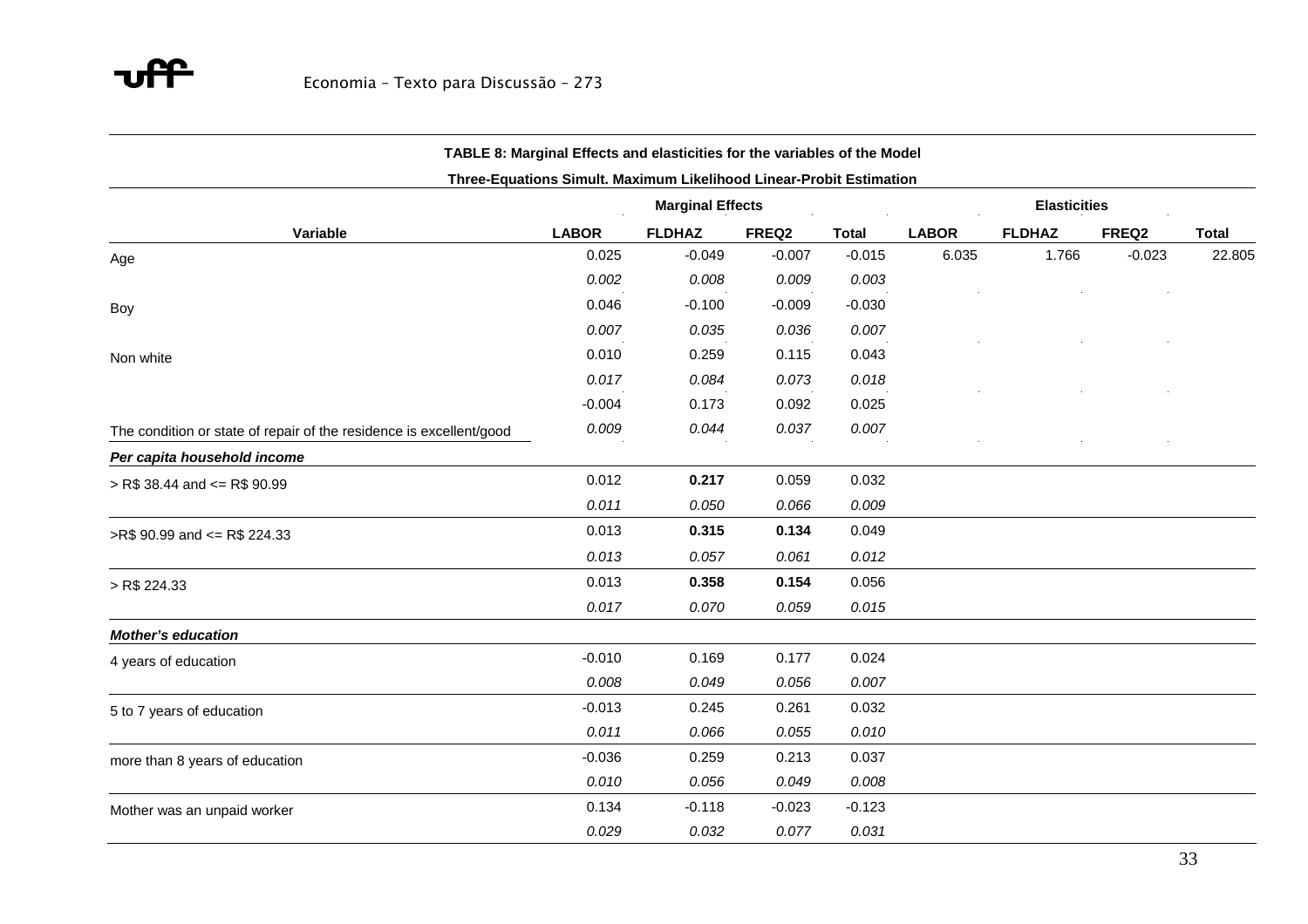| Economia - Texto para Discussão - 273    |          |          |          |          |          |          |          |           |
|------------------------------------------|----------|----------|----------|----------|----------|----------|----------|-----------|
| Mother had a formal job                  | 0.020    | $-0.028$ | $-0.005$ | $-0.011$ |          |          |          |           |
|                                          | 0.012    | 0.019    | 0.017    | 0.008    |          |          |          |           |
| Rural area                               | 0.060    | $-0.076$ | $-0.015$ | $-0.040$ |          |          |          |           |
|                                          | 0.020    | 0.029    | 0.052    | 0.016    |          |          |          |           |
|                                          | 0.000    | 0.001    | 0.001    | 0.000    | $-0.519$ | $-0.320$ | 0.036    | $-2.960$  |
| log of total expenses per capita in food | 0.000    | 0.000    | 0.000    | 0.000    |          |          |          |           |
| child reports a chronic disease          | $-0.002$ | 0.007    | 0.009    | 0.001    |          |          |          |           |
|                                          | 0.009    | 0.038    | 0.048    | 0.008    |          |          |          |           |
| house has filtered water                 | $-0.027$ | 0.106    | 0.139    | 0.025    |          |          |          |           |
|                                          | 0.006    | 0.041    | 0.042    | 0.008    |          |          |          |           |
| Med                                      | 0.000    | 0.000    | 0.000    | 0.000    | 0.208    | 0.128    | $-0.015$ | 1.186     |
|                                          | 0.000    | 0.000    | 0.000    | 0.000    |          |          |          |           |
| the house has electric light             | $-0.041$ | 0.050    | 0.166    | 0.026    |          |          |          |           |
|                                          | 0.016    | 0.027    | 0.065    | 0.014    |          |          |          |           |
| <b>OFERTAPN</b>                          | 0.000    | 0.000    | 0.000    | 0.000    | 0.548    | 0.124    | $-0.036$ | 1.804     |
|                                          | 0.000    | 0.000    | 0.000    | 0.000    |          |          |          |           |
| <b>CARTEIRA</b>                          | $-0.244$ | 0.373    | 1.226    | 0.125    | $-5.374$ | $-1.218$ | 0.349    | $-17.692$ |
|                                          | 0.088    | 0.210    | 0.340    | 0.058    |          |          |          |           |
| <b>BEMESCOL</b>                          | 0.000    | 0.000    | 0.000    | 0.000    | 0.010    | 0.002    | $-0.001$ | 0.034     |
|                                          | 0.000    | 0.000    | 0.000    | 0.000    |          |          |          |           |
| <b>LABOR</b>                             |          | 0.245    | $-0.065$ | $-0.156$ |          |          |          |           |
|                                          |          | 0.004    | 0.001    | 0.060    |          |          |          |           |
| <b>FLDHAZ</b>                            | 0.000    |          | 0.041    | 0.334    |          |          |          |           |
|                                          | 0.000    |          | 0.000    | 0.042    |          |          |          |           |
| FREQ2                                    | 0.000    | 0.038    |          | $-0.006$ |          |          |          |           |
|                                          | 0.000    | 0.000    |          | 0.002    |          |          |          |           |

Source: PPV/IBGE 1996/97.

Note: standard errors are on the second line of each variable with a small letter.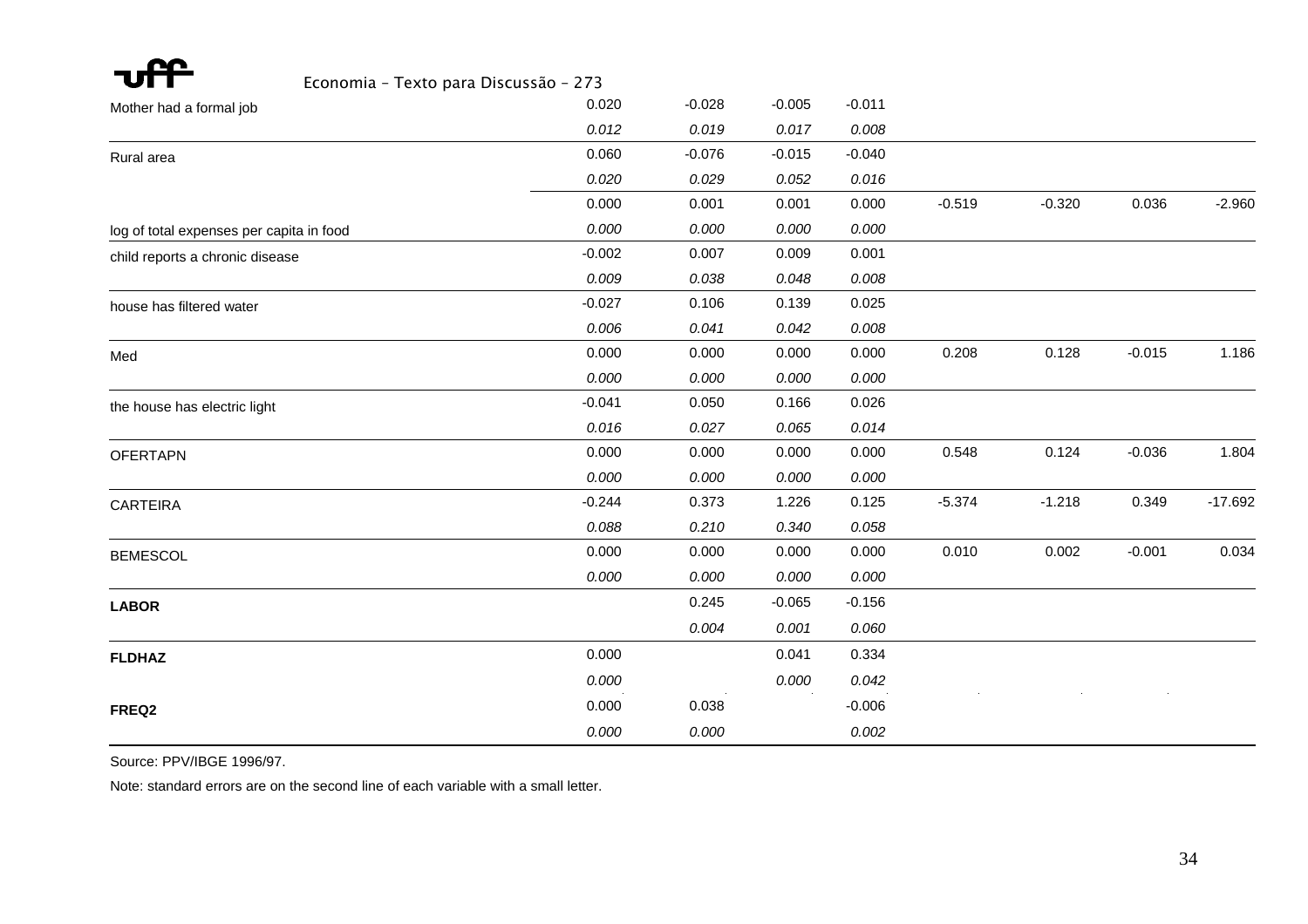**TABLE 9: Limited Information Model** 

|                                          |            |                                                      | <b>Single Equation Maximum Likelihood Estimation</b> |           |                                     |                |                                       |                          |         |
|------------------------------------------|------------|------------------------------------------------------|------------------------------------------------------|-----------|-------------------------------------|----------------|---------------------------------------|--------------------------|---------|
|                                          |            | <b>Probit Estimation</b><br><b>Linear Estimation</b> |                                                      |           |                                     |                |                                       | <b>Linear Estimation</b> |         |
| Variable                                 |            | Dependent Variable: labor                            |                                                      |           | Dependent Variable: health (fldhaz) |                | Dependent Variable: education (freq2) |                          |         |
|                                          |            |                                                      |                                                      |           |                                     |                |                                       | <b>Standard</b>          |         |
|                                          | Coeff.     | <b>Standard error</b>                                | P-Value                                              | Coeff.    | <b>Standard error</b>               | <b>P-Value</b> | Coeff.                                | error                    | P-Value |
| Constant                                 | $-2.360$   | 1.330                                                | 0.075                                                | $-0.670$  | 0.159                               | 0.000          | 3.538                                 | 0.523                    | 0.000   |
| Age                                      | 0.231      | 0.023                                                | 0.000                                                | $-0.031$  | 0.012                               | 0.011          | 0.071                                 | 0.020                    | 0.000   |
| Boy                                      | 0.430      | 0.089                                                | 0.000                                                | $-0.072$  | 0.040                               | 0.072          | 0.135                                 | 0.049                    | 0.006   |
| Non white                                | 0.362      | 0.170                                                | 0.033                                                | 0.261     | 0.085                               | 0.002          | $-0.027$                              | 0.087                    | 0.760   |
| The condition or state of repair of the  |            |                                                      |                                                      |           |                                     |                |                                       |                          |         |
| residence is excellent/good              | 0.068      | 0.109                                                | 0.536                                                | 0.156     | 0.043                               | 0.000          | 0.005                                 | 0.050                    | 0.926   |
| Per capita household income              |            |                                                      |                                                      |           |                                     |                |                                       |                          |         |
| $>$ R\$ 38.44 and $\leq$ R\$ 90.99       | 0.210      | 0.126                                                | 0.095                                                | 0.228     | 0.049                               | 0.000          | 0.001                                 | 0.075                    | 0.987   |
| >R\$ 90.99 and <= R\$ 224.33             | 0.300      | 0.153                                                | 0.050                                                | 0.325     | 0.054                               | 0.000          | 0.045                                 | 0.080                    | 0.572   |
| $>$ R\$ 224.33                           | 0.330      | 0.186                                                | 0.076                                                | 0.364     | 0.068                               | 0.000          | 0.049                                 | 0.085                    | 0.560   |
| <b>Mother's education</b>                |            |                                                      |                                                      |           |                                     |                |                                       |                          |         |
| 4 years of education                     | 0.088      | 0.116                                                | 0.447                                                | 0.158     | 0.050                               | 0.001          | 0.096                                 | 0.059                    | 0.107   |
| 5 to 7 years of education                | 0.173      | 0.168                                                | 0.303                                                | 0.227     | 0.066                               | 0.001          | 0.109                                 | 0.063                    | 0.081   |
| more than 8 years of education           | $-0.170$   | 0.163                                                | 0.298                                                | 0.221     | 0.059                               | 0.000          | 0.015                                 | 0.069                    | 0.826   |
| Mother was an unpaid worker              | 1.040      | 0.109                                                | 0.000                                                |           |                                     |                |                                       |                          |         |
| Mother had a formal job                  | 0.193      | 0.104                                                | 0.064                                                |           |                                     |                |                                       |                          |         |
| Rural area                               | 0.522      | 0.099                                                | 0.000                                                |           |                                     |                |                                       |                          |         |
| log of total expenses per capita in food |            |                                                      |                                                      | 0.001     | 0.000                               | 0.051          |                                       |                          |         |
| child reports a chronic disease          |            |                                                      |                                                      | 0.102     | 0.068                               | 0.132          |                                       |                          |         |
| house has filtered water                 |            |                                                      |                                                      | 0.129     | 0.040                               | 0.001          |                                       |                          |         |
| med                                      |            |                                                      |                                                      | 0.000     | 0.000                               | 0.117          |                                       |                          |         |
| the house has electric light             |            |                                                      |                                                      |           |                                     |                | $-0.022$                              | 0.118                    | 0.854   |
| <b>OFERTAPN</b>                          |            |                                                      |                                                      |           |                                     |                | 0.000                                 | 0.000                    | 0.550   |
| <b>CARTEIRA</b>                          |            |                                                      |                                                      |           |                                     |                | $-1.181$                              | 0.623                    | 0.058   |
| <b>BEMESCOL</b>                          |            |                                                      |                                                      |           |                                     |                | $-0.001$                              | 0.000                    | 0.011   |
| child work                               |            |                                                      |                                                      | $-0.063$  | 0.034                               | 0.062          | $-0.179$                              | 0.055                    | 0.001   |
| height for age z-score                   | $-0.551$   | 0.322                                                | 0.087                                                |           |                                     |                | 0.563                                 | 0.175                    | 0.001   |
| school attendance (freq2)                | $-0.811$   | 0.396                                                | 0.041                                                |           |                                     |                |                                       |                          |         |
| Log-Likelihood                           | $-666.123$ |                                                      |                                                      | -3768.866 |                                     |                | -3857.667                             |                          |         |
| Observations                             | 2807       |                                                      |                                                      | 2807.000  |                                     |                | 2807                                  |                          |         |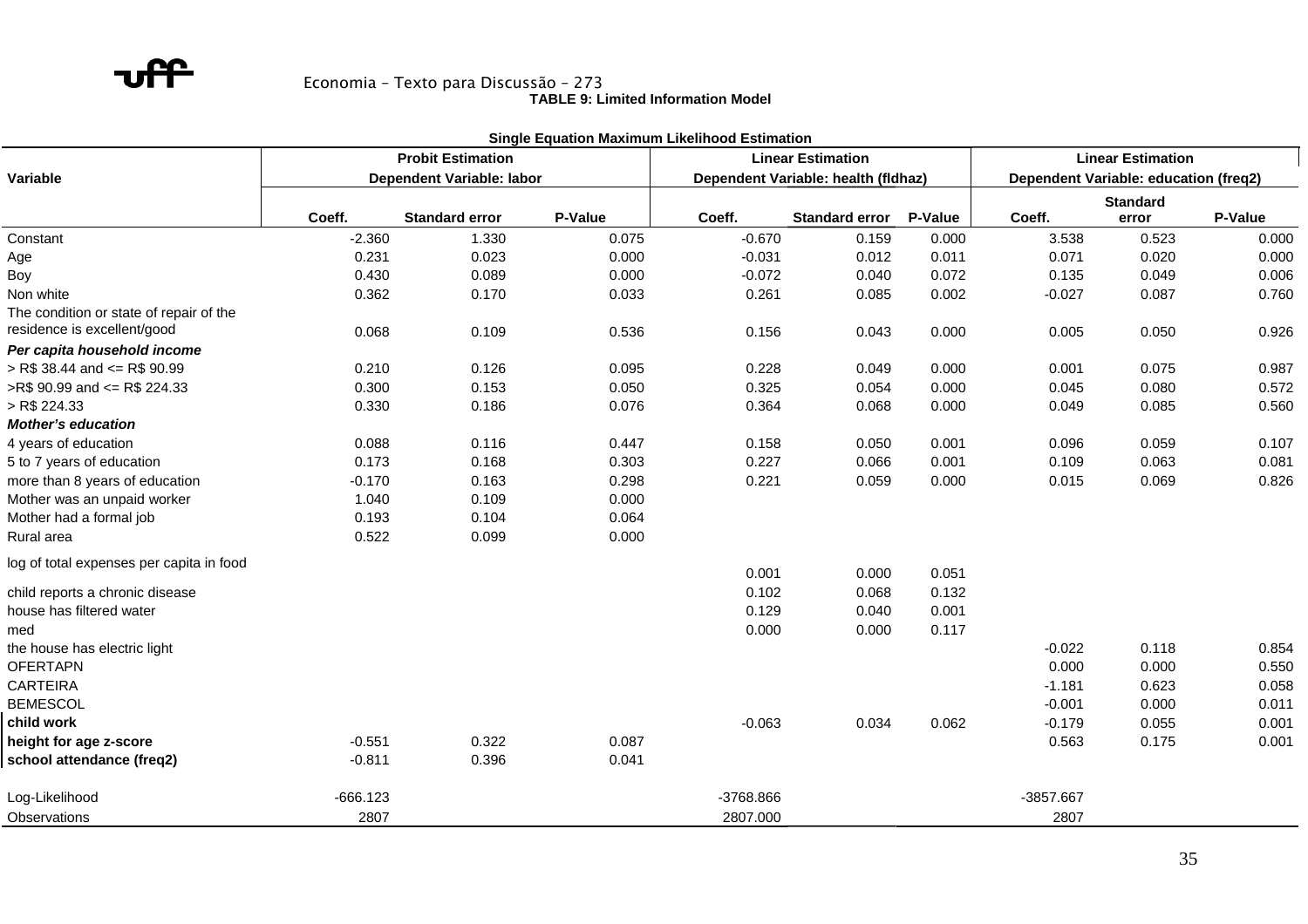